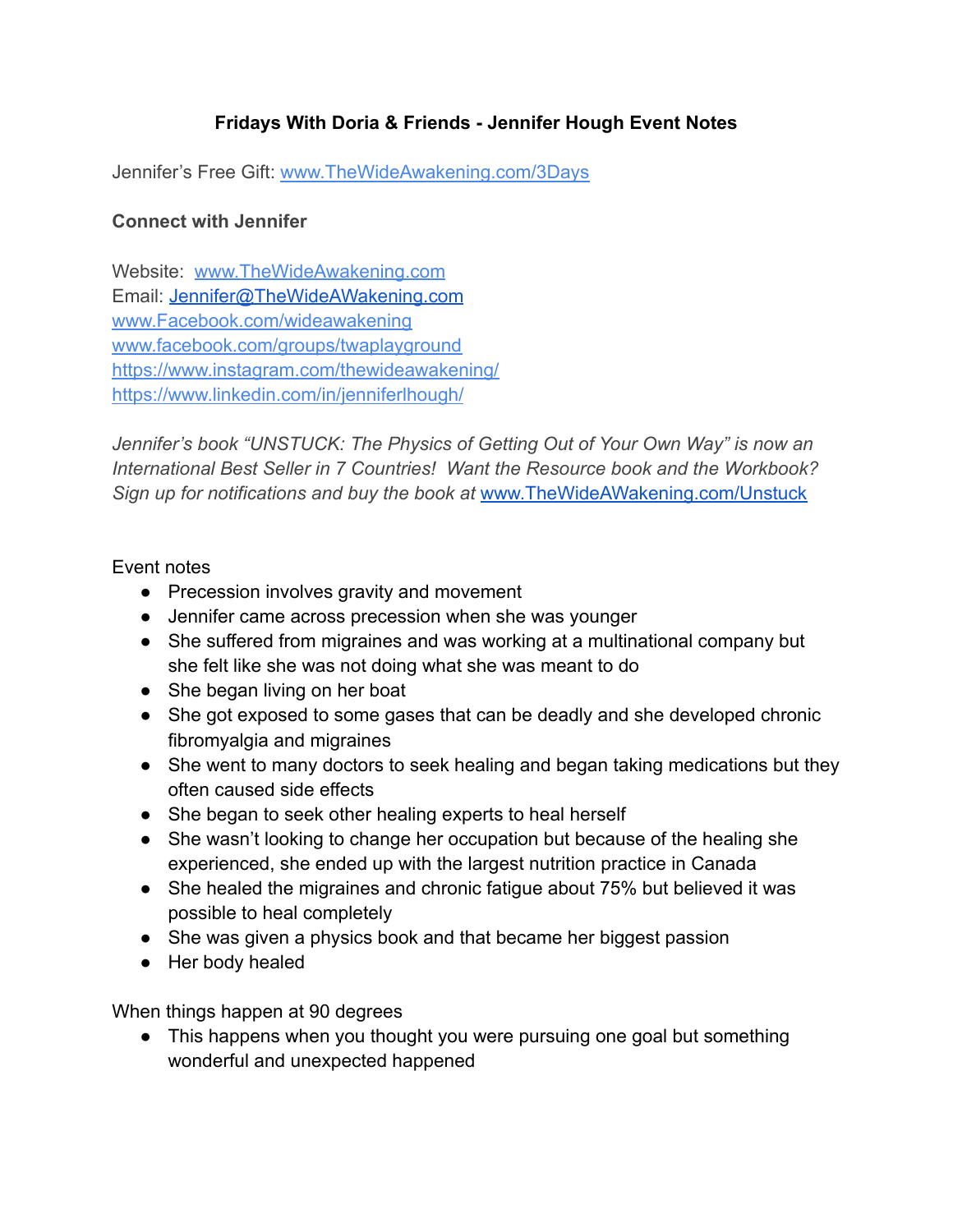- When most people experience precession, they think it was a miracle but they don't live consistently in precession
- As you pursue a goal, there are always right angles in every direction and if you keep following the right angles, it will go in a circle
- Precession is the fabric of life
- We are made of the atoms from the beginning of existence and those atoms bumped up against each other to create something new
- When something gets newly organized that is centropy
- When something gets disorganized that is entropy
- Imagine there was a point in time where there were no people, and there was only stardust
- There isn't an aspect of life that hasn't happened as a result of precession
- Everything is constantly being created upon
- When we have a curiosity of the adventure and an interest in creating further and are vigilant in the result, that is when we fully experience precession
- Particles are constantly in motion moving forward and out
- The particles inside of you are wired to be in motion

Becoming unstuck

- The opposite of precession is having safety and control driving the bus
- When you are living this way, you will get tired, it will be hard, you will have struggles
- That is always happening for you because consciousness wants you to stay in the flow of creation
- Money & You contains everything that Jennifer is talking about

The power of Precession

- Precision has an infinite impact
- Life itself is developed entirely for the purpose of precession
- A generalized principle is something that happens at all times and there are no exceptions - gravity, leverage, and precession
- You cannot control precession and you cannot predict it
- When money begins to be precessional, that is so stunning

Precession and finances

- E.g., someone decided to build mobile phones and other people decided to create networks
- Necessity is the motherhood of invention
- E.g., when she was experiencing migraines she didn't think she would learn about physics.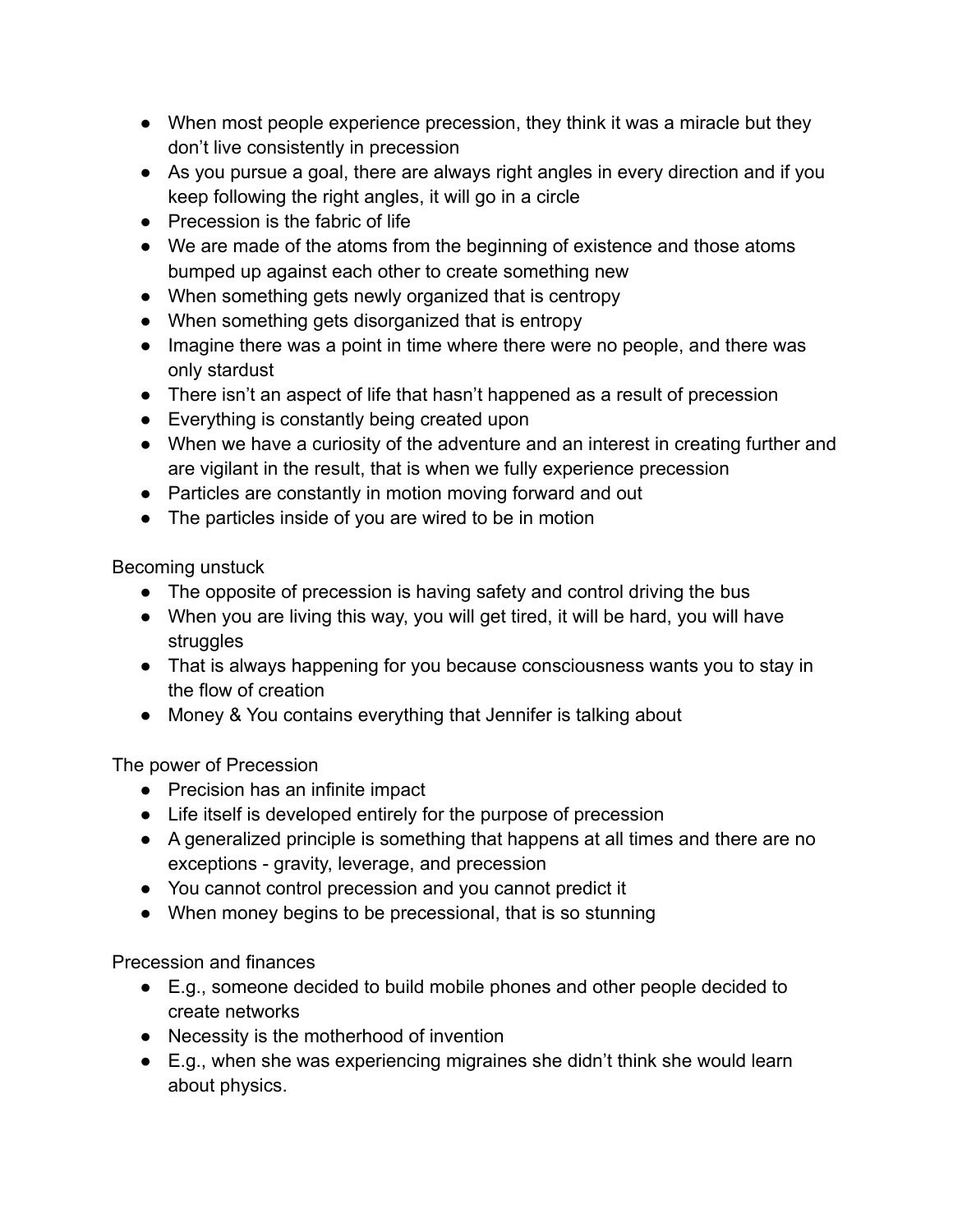- When she was experiencing a severe migraine, she remembered what she had learned about physics, and realized that she had a consciousness beyond her physical body and was able to step beyond the pain
- When people say they are going to retire, it causes them to go out of the flow because they are no longer creating
- Jennifer's business, bank account, and health was impacted when she was no longer curious about the adventure
- Precession is always occurring
- Bucky would not call it living in precession because it already IS
- Once you become aware that so many of the results will occur precessionally, you create a huge purpose
- Doria recommends shifting to "financially independent" rather than "I want to be a millionaire"
- Buckminster Fuller shared that "when you commit to the betterment of humanity, you can be assured that you will be taken care of".
- When you can create a huge mission that includes the most good for the most number of people, you will create exponential precession
- Bucky said that each one of us is a total experiment
	- He said that if you want to have a direct link to the divine, all you need to do is look at the precessional effects of your life. If you do not want to have the results you have, you need to look at what you are doing now.
	- If you are stuck stop and look, what is your purpose, how much are you doing to make the world better?
- To get unstuck, ask yourself **"What would love do right now?"**
- When you are vibrationally aligned to the precession that already exists, you will powerfully move forward
- When you are not living in alignment, you will know and feel the effect of not being aligned
- The idea that precession just exists causes everything to be simplified
- Human beings have been taught to go away from living precessionally because we are taught to just survive
- precession is regenerative when you are in alignment
- When you are answering this question you will powerfully be aligned with precession **"what is the most efficient thing that I can do with the skills that I have that would make the greatest contribution, would have me waking up with abundant energy, and would allow me to live a life of the most meaning that I could possibly live?"**
	- Ask that question and ACT on it!
- Buckminster Fuller said that to save the world you must: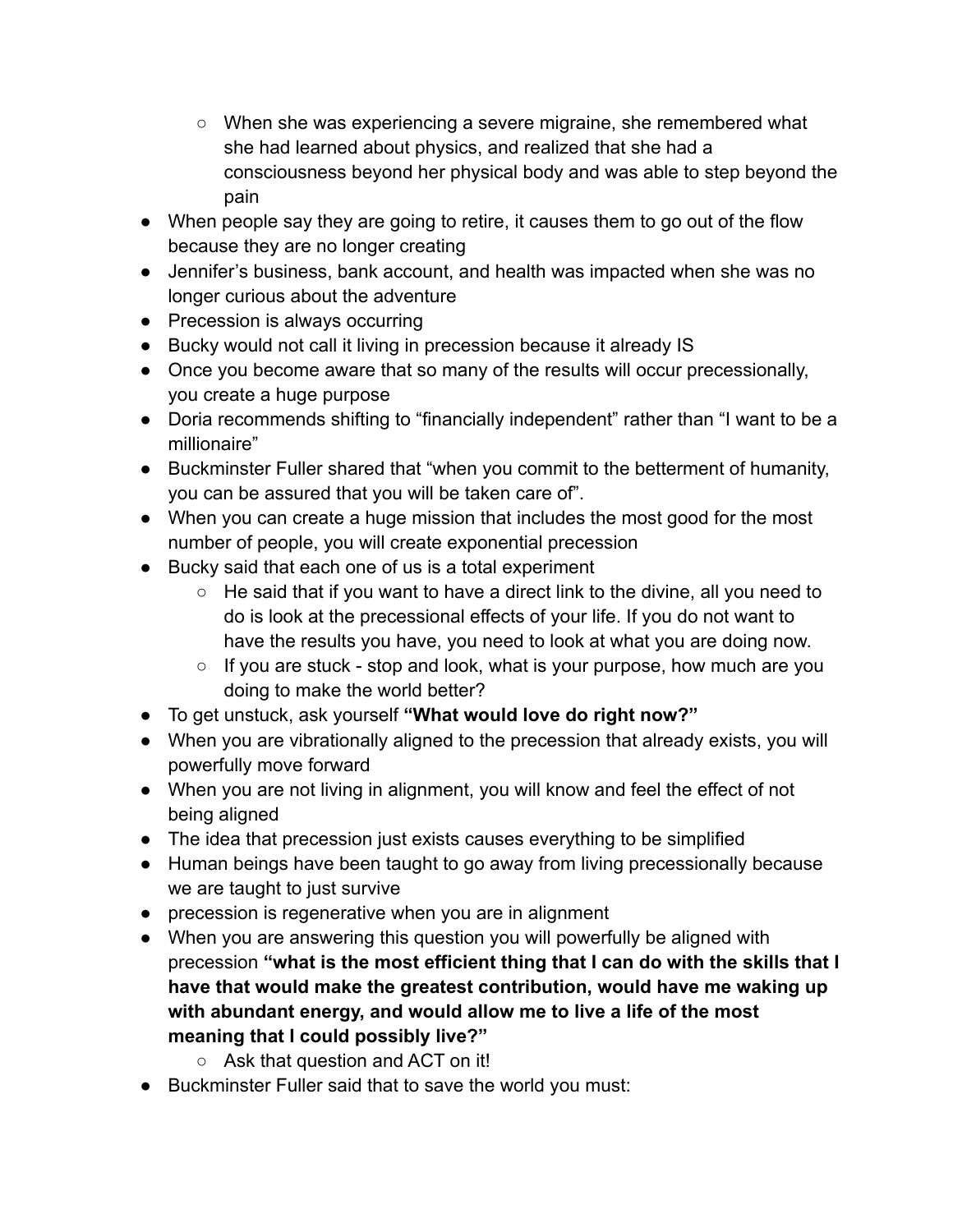- Live in integrity
- Be in collaboration

Goals

- You make a plan, set a goal and sometimes you change the goal because something better opens up for you
- Precession can only happen when you are in action it requires forward momentum
- Set the goal and understand that consciousness or life is going to birth the "or better" at right angles
- Be vigilant for the love of life for your passion
- The universe is constantly acting for you when you are in your passion
- There are non-linear ways to get the results you are looking for
- Goals are just an excuse to go on the journey of precession

How do you know when you are on the right track?

- Normally when we can't feel we are on the right track is because we are trying to future predict the outcome - worrying about money, etc.
- There only is right now a series of right nows
- When we are aligned with precession, what happens is there is a physical experience. To feel this, you must get out of the mind trying to analyze if you are on the right track.
- An exercise to help you know when you are on the right track is:
	- Take your consciousness behind your eyes and let it trickle and filter into your body and have the experience in the now as to whether your cells are in a state of expanding or contracting now based on the decision you made
	- This takes practice and you can't do the exercise from a place of fear
- When you are worried about getting it wrong you will say something like "I am worried about it getting it wrong". Creation loves you so much that if you go off track enough, you will either get an affirmation or a redirect.
- Nothing is ever perfect because you can't ever get it done
- Things are happening for you and not to you

—--------------------

<sup>00:41:11</sup> JOY Megas: Love Joan

<sup>00:41:40</sup> Joan Michelson: Here's my Forbes story about ESG as a geopolitical strategy: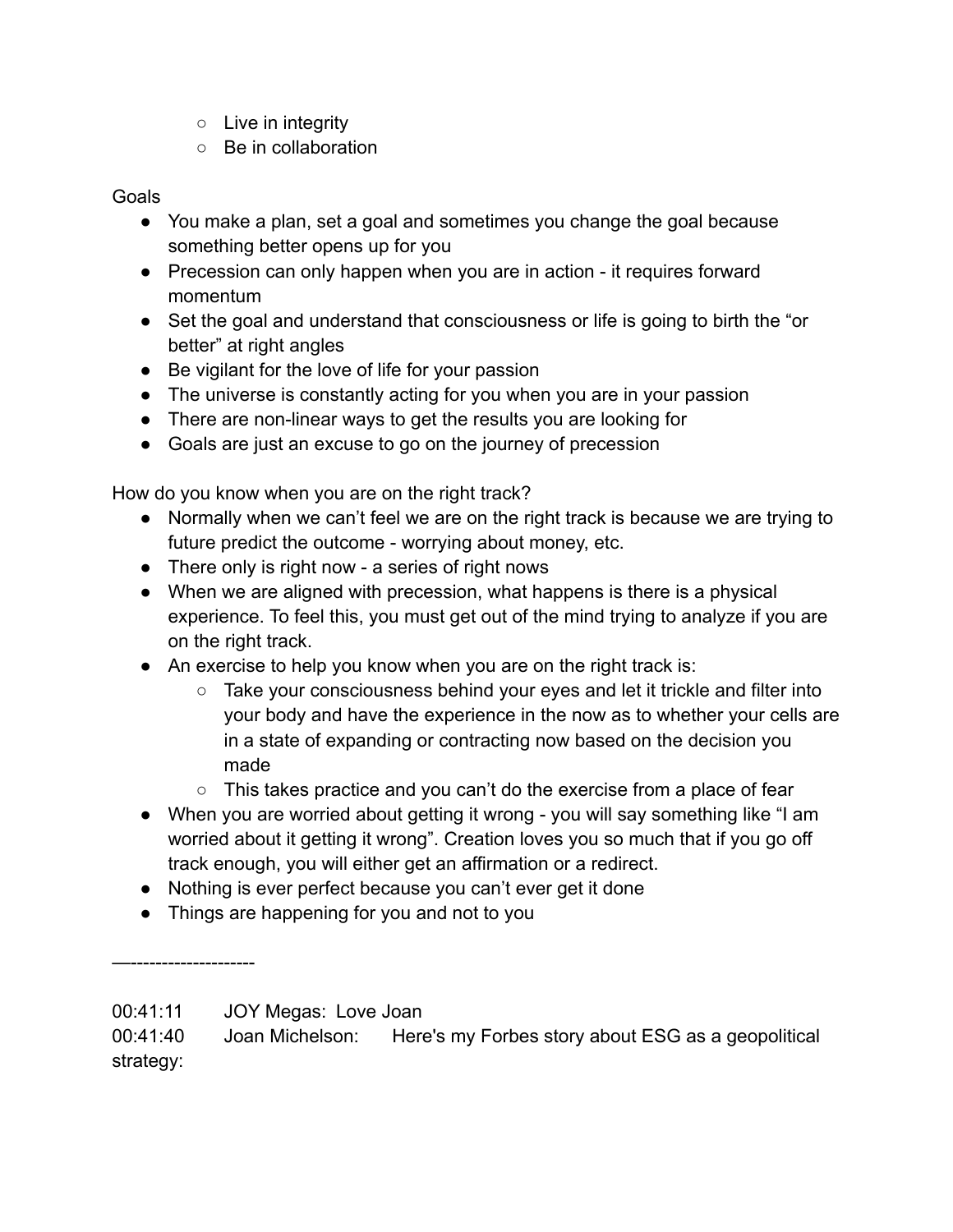https://www.forbes.com/sites/joanmichelson2/2022/02/27/esg-framework-is-evident-in-gl obal-leaders-response-to-ukraine-invasion/ 00:41:53 Connie Benjamin: Connect with Doria

Clubhouse @DoriaCordova

Also, Follow in Clubhouse the Money & You Club – and get an invitation into Clubhouse's Fridays With Doria event!

To learn more about Doria Cordova and her work: https://DCCordova.com

https://www.facebook.com/DCCordova

https://www.linkedin.com/in/dccordova/

https://www.instagram.com/damedccordova/

https://twitter.com/dccordova

https://www.facebook.com/moneyandyou

https://www.youtube.com/user/MoneyAndYouEducation

00:42:19 Fuen Yee: Hello, Joy! Hope all is well at your end.

00:43:12 Connie Benjamin: info@moneyandyou.com

00:45:45 Connie Benjamin: https://MoneyandYou.com will be back LIVE to San Diego April 6 - 9

We have an awesome Affiliate program if you wish to create another Income Generating Activity or to create being in the event, please contact me: info@moneyandyou.com or text my office: 1 619 224 8880 - thank YOU! Would love you there!

Always looking for JV partners to collaborate -- to support us all in expanding our global markets.

00:46:52 Connie Benjamin: Connect with Jennifer

Website: www.TheWideAwakening.com

Email: Jennifer@TheWideAWakening.com

www.Facebook.com/wideawakening

www.facebook.com/groups/twaplayground

https://www.instagram.com/thewideawakening/

https://www.linkedin.com/in/jenniferlhough/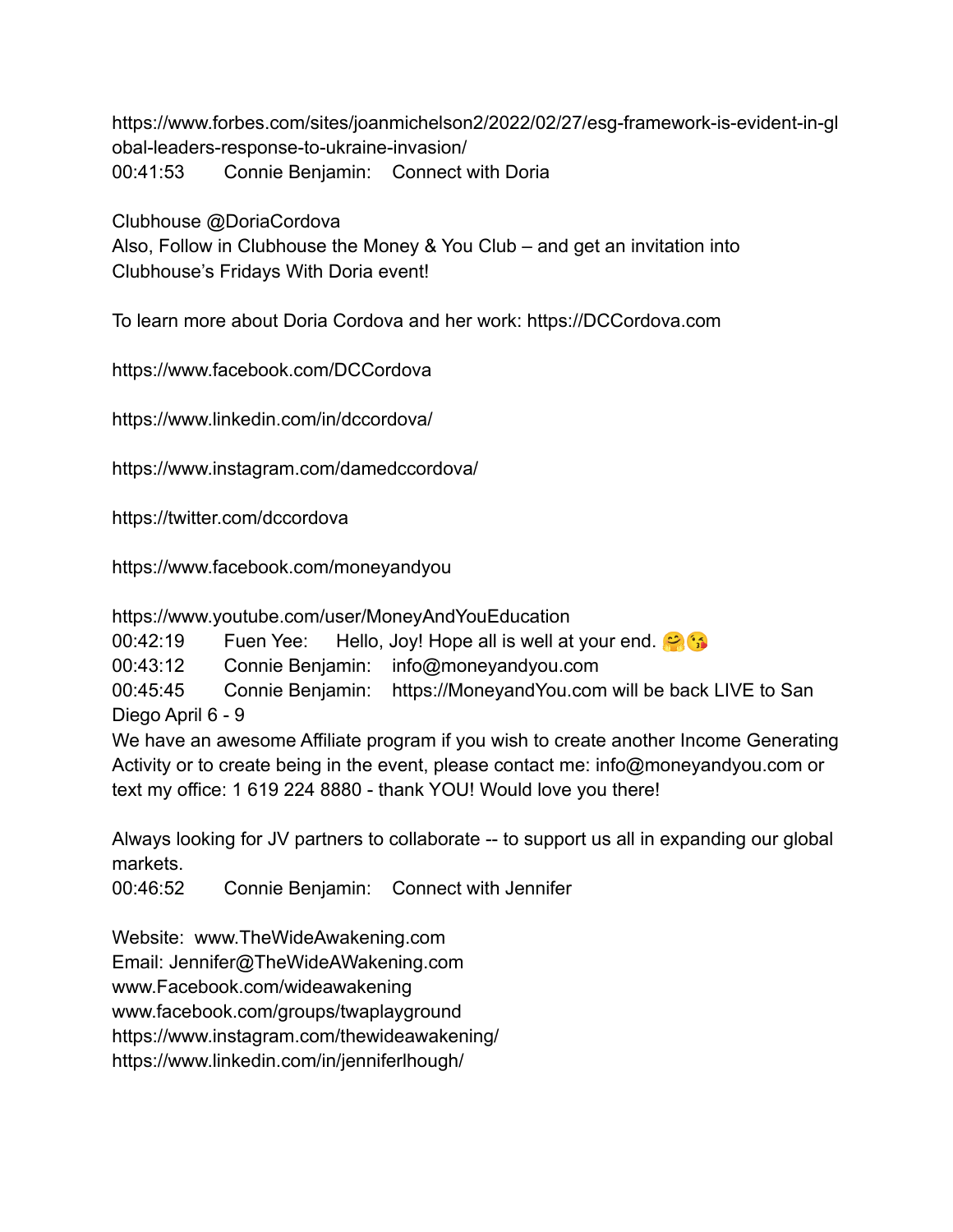00:50:20 Yannick Kinnie: I wanted to purchase an old metal war boat, and put old wood and wood burning stove, but I couldn't find a harbor, or the money

00:53:41 JOY Megas: Love that pic Joan!!

00:53:56 Joan Michelson: The Smithsonian Arts & Industries Building has a "Futures" exhibit and it has a whole section about Bucky. The text next to the photo of him (made from the triangles that make up the geodesic dome), says that if there was a photo next to the word "futurist," it would be Bucky's face! :)

00:53:59 Cindi B Ruiz: Hello everyone. Cindi from Fresno, CA. Go Jennifer Love Jennifer

00:54:19 will wilkinson: gratitude

00:54:23 Yannick Kinnie: In a Japanese book he says you can't be free if you don't understand physics.... the artist comitted Hari Kari with a  $\chi$ 

- 00:54:24 Al Chan: splendid
- 00:54:25 Connie Benjamin: hopeful
- 00:54:27 Kay Ross: Delighted
- 00:54:28 Fuen Yee: Blessed
- 00:54:29 Susan Meredith: connected
- 00:54:31 Vijaya Saraswathy One Minute Inspiration: It made me feel Divine
- 00:54:31 Ardice: magical
- 00:54:32 Kong Choon Yen: empowered
- 00:54:34 JOY Megas: Supercalifragilisticexpealidocious
- 00:54:34 Cherie Clark: Excited
- 00:54:34 Richard Powell: Exhilarating
- 00:54:35 Gina: curious
- 00:54:36 Christopher J Power: On Track
- 00:54:38 Rev Michael Long: grateful
- 00:54:40 Irene Yap: Surprised!
- 00:54:40 Fuen Yee: Aligned
- 00:54:43 Tan Li Koon Sophie:life is good
- 00:54:49 Dr. Wright: Powerful
- 00:54:49 Ella Matheson: EXPANDED
- 00:54:51 Dr.h.c Azeeza GoGLOBAL: Miraculous
- 00:54:52 Christopher J Power: Satisfied
- 00:54:53 Joan Michelson: where I'm supposed to be at that moment
- 00:54:55 Kelly yourbookdesigned.com: Aha
- 00:54:56 Michele Wilson: Thankful, Grateful & Blissful
- 00:54:59 Yuji Shimada JPN: CURIOUS!
- 00:55:13 Irene Yap: Universe works in its mysterious ways...
- 00:55:49 Cindi B Ruiz: Expanded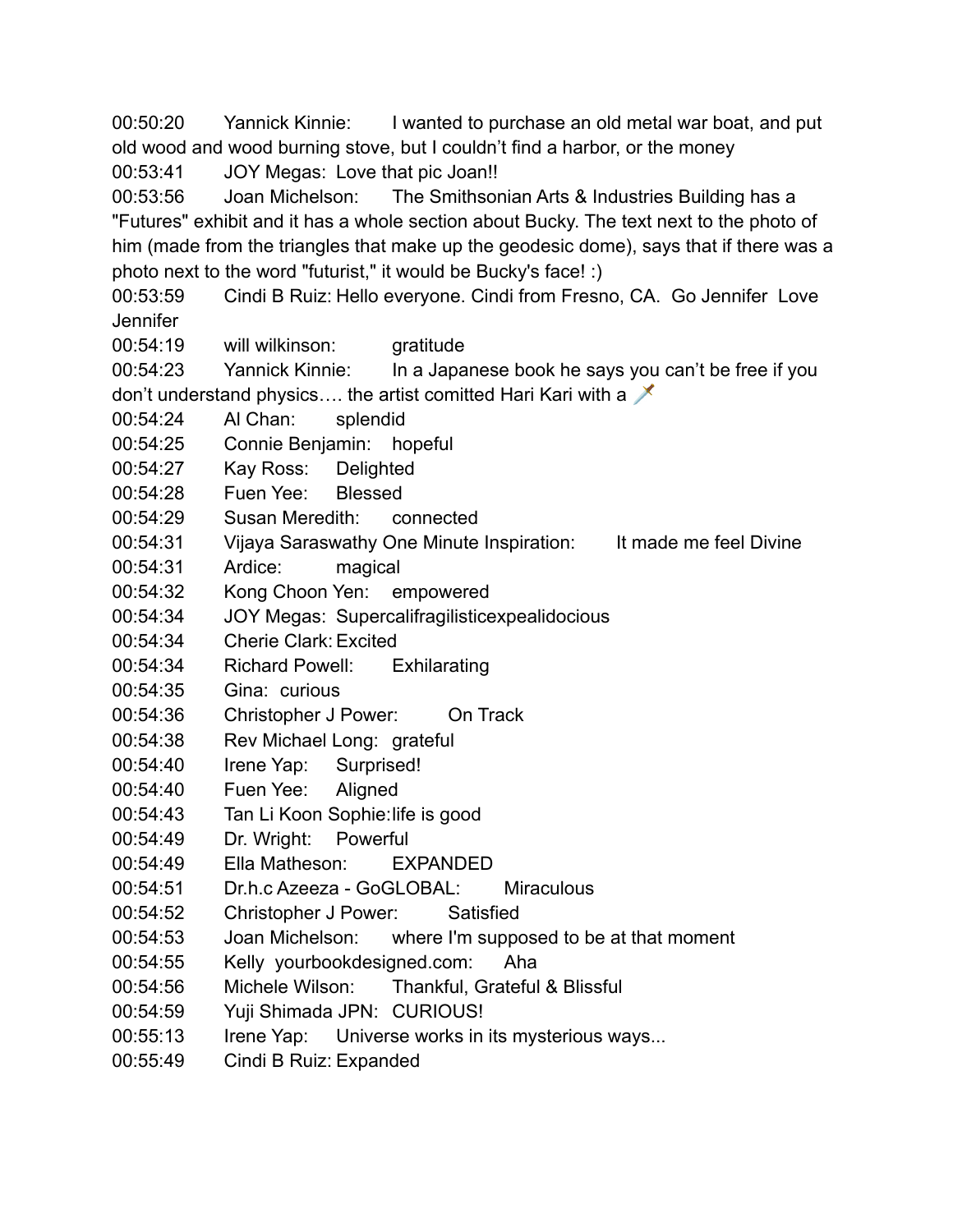00:56:44 Connie Benjamin: Jennifer's Free Gift:

www.TheWideAwakening.com/3Days

00:56:51 Connie Benjamin: Jennifer's book "UNSTUCK: The Physics of Getting Out of Your Own Way" is now an International Best Seller in 7 Countries! Want the Resource book and the Workbook? Sign up for notifications and buy the book at www.TheWideAWakening.com/Unstuck

00:56:54 Tom Chesser: Celebrating with Dame Doria as one of the 9 Powerful Women

Entrepreneurs-Who-Are-Making-This-World-A-Better-Place-TodayEntrhttps://businessin novatorsmagazine.com/celebrating-womens-history-month-by-focusing-on-9-powerful-w omen-entrepreneurs-who-are-making-this-world-a-better-place-today/

00:57:52 Joan Michelson: Be aware and notice the processions

00:58:06 Dame Doria (DC) Cordova:

https://businessinnovatorsmagazine.com/celebrating-womens-history-month-by-focusin g-on-9-powerful-women-entrepreneurs-who-are-making-this-world-a-better-place-today/ 00:58:15 Susan Meredith: Procession is what creates precession - you need to be in motion.

00:58:22 Susan Meredith: Critical Path pg 142

00:58:53 Joan Michelson: Life is what happens when you're busy making other plans, which could be restated as "procession" is what happens when you're busy making other plans! @jenniferHough

00:59:27 JOY Megas: I sometimes get Fridays with Doria confused with Doria and friends, which pops up Dora the explorer!

00:59:29 JOY Megas: haha

01:00:08 Dr.h.c Azeeza - GoGLOBAL: Always love all the Precessions of life **RS** 

01:01:38 Joan Michelson: Bucky would say 1+1 = 11

01:03:37 JOY Megas: I think Bucky would most likely say  $1 + 1 =$  infinity. For example, one boy rabbit and one girl rabbit

01:03:39 JOY Megas: wink

01:03:44 JOY Megas: ;)

01:07:37 Al Chan: Since entropy is the tendency towards death, whereas syntropy is the tendency towards life, living systems in order to sustain themselves need to minimize entropy and to maximize syntropy.

01:08:11 Joan Michelson: You can have struggles when the universe is pulling you in a different direction too.

01:08:14 Connie Benjamin: https://MoneyandYou.com will be back LIVE to San Diego April 6 - 9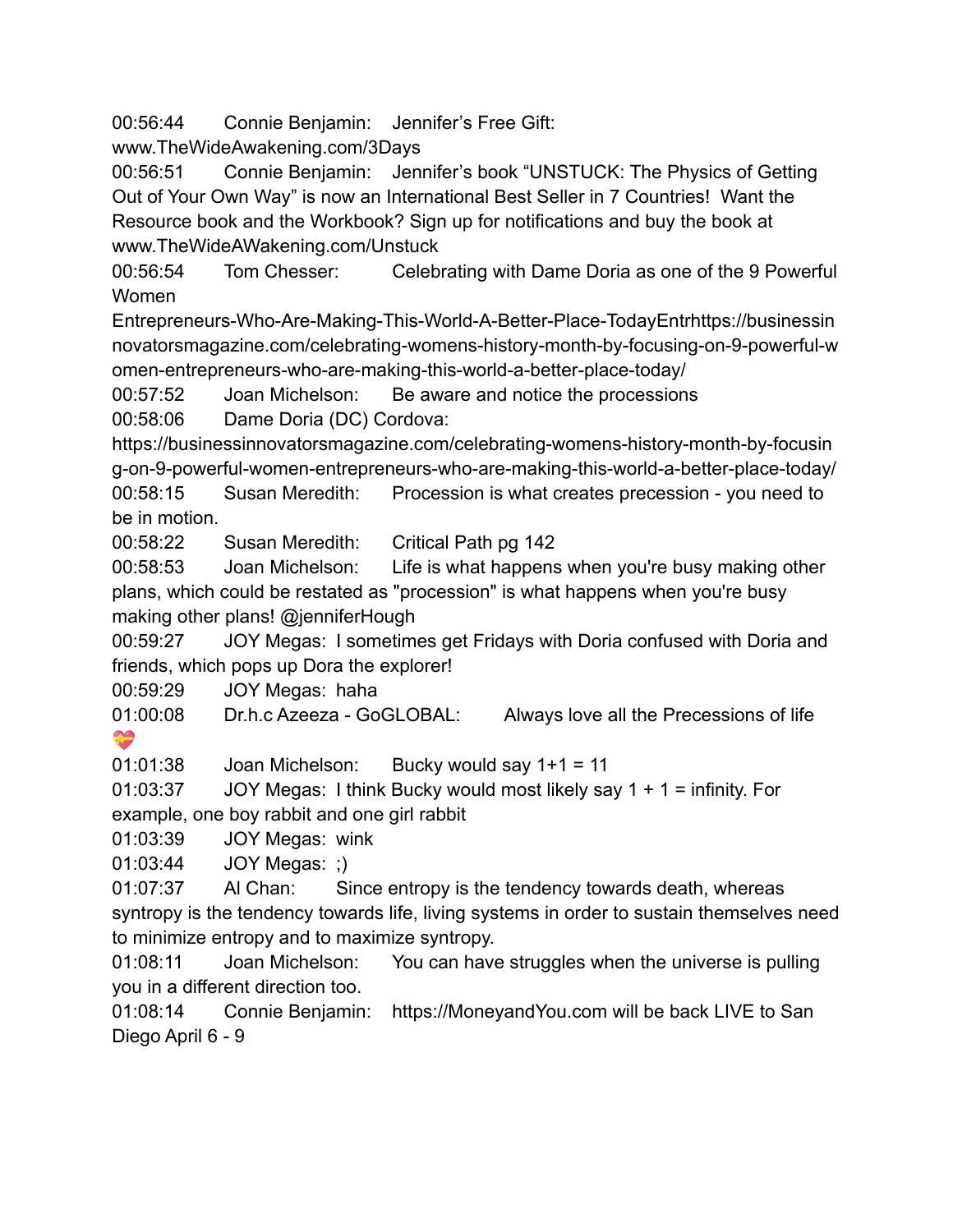We have an awesome Affiliate program if you wish to create another Income Generating Activity or to create being in the event, please contact me: info@moneyandyou.com or text my office: 1 619 224 8880 - thank YOU! Would love you there!

Always looking for JV partners to collaborate -- to support us all in expanding our global markets.

01:08:50 Shaki Jones: I really want to attend money and you this year

01:09:27 Vijaya Saraswathy One Minute Inspiration: Shaki, That will be one of the best decisions you ever make

01:11:44 JOY Megas: Yes, Shakti. Come to Money and You.

01:14:23 Shaki Jones: Hi

01:15:38 Connie Benjamin: https://MoneyandYou.com will be back LIVE to San Diego April 6 - 9

We have an awesome Affiliate program if you wish to create another Income Generating Activity or to create being in the event, please contact me: info@moneyandyou.com or text my office: 1 619 224 8880 - thank YOU! Would love you there!

Always looking for JV partners to collaborate -- to support us all in expanding our global markets.

01:15:54 Gina: so what happens if it negative or are the right angles always positive

01:17:48 Joan Michelson: Another processional impact of mobile phones: And as a result of mobile phones, rural farmers in Africa can sell their goods knowing where the market is and what they can charge and who is likely to buy it - enabling them to make a living

01:17:50 Susan Meredith: Positive is an arbitrarily defined direction; negative is opposite. (Therefore, a positive person is anyone who agrees with me! :-))

01:18:14 JOY Megas: Joan's on fire!!

01:18:26 Joan Michelson: @joy - :)

01:21:15 Joan Michelson: a friend of mine calls it "rewirement" - instead of "retirement"

01:23:42 Moe Rock: I am so grateful to Jennifer and Dame Doria for putting this together !!!

01:23:43 Dr.h.c Azeeza - GoGLOBAL: Aware Is the word YES

01:23:54 JOY Megas: My intuitive vision is for Doria's network and our mission to make the world work for 100% of humanity and ALL LIFE in the shortest amount of time through spontaneous cooperation with the least ecological offense or disadvantage of anyone! With systems in place to nurture future generations in Bucky's vision for our species to leave the age of weaponry into the age of livingry.

01:23:57 Moe Rock: These universal principles are game changers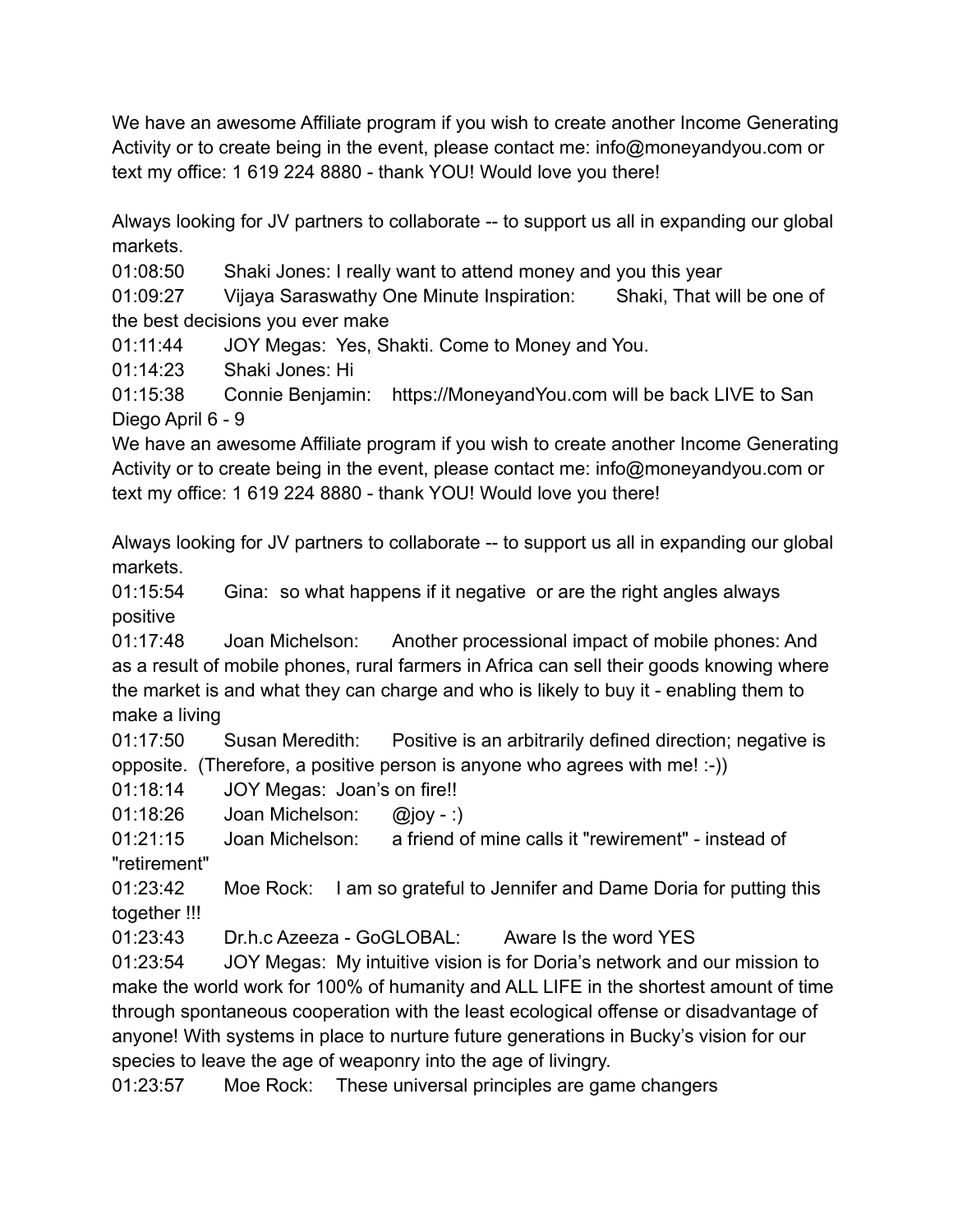01:24:33 Dr.h.c Azeeza - GoGLOBAL: It started happen for ALL time now Joy

01:24:40 JOY Megas: YAY

01:24:57 Dr.h.c Azeeza - GoGLOBAL: \*happening

01:25:51 Al Chan: Does Bucky believes in 4th & 5th dimensionality?

01:25:56 Dr.h.c Azeeza - GoGLOBAL: Think of all the phenomenal work of

Transformation leaders in the world… after being through Money & You

01:27:16 Sharon Rolph: What would LOVSE do right now?

01:27:26 Vijaya Saraswathy One Minute Inspiration: What would LOVE would do right Now?

01:27:26 Dr.h.c Azeeza - GoGLOBAL: What would love do right now

01:27:48 Moe Rock: Alignment !!

01:28:00 Moe Rock: "Go with the Flow"

01:28:31 Moe Rock: What would love do?

01:28:32 JOY Megas: Go with the Flow is the name of my vision to get fresh clean water to all of the land masses in the world

01:28:35 will wilkinson: What would love do? Always … be generous.

01:29:49 Dr.h.c Azeeza - GoGLOBAL: Love that one, have a bubble bath...

 $\approx$  sometimes we overlook the smallest things of life - butterfly effect

01:30:23 Connie Benjamin: https://MoneyandYou.com will be back LIVE to San Diego April 6 - 9

We have an awesome Affiliate program if you wish to create another Income Generating Activity or to create being in the event, please contact me: info@moneyandyou.com or text my office: 1 619 224 8880 - thank YOU! Would love you there!

Always looking for JV partners to collaborate -- to support us all in expanding our global markets.

01:30:49 Sanjeev Williams: Amy Edmundsen's superb book, "A Fuller

Explanation" explains in layman's terms, Bucky's 2 books, Synergetics 1 & 2.

01:31:45 Vijaya Saraswathy One Minute Inspiration: What is the most efficient thing I can do? To make a contribution

01:32:12 Moe Rock: wow

01:32:16 Vijaya Saraswathy One Minute Inspiration: Breathe in

01:32:20 Moe Rock: Thank you Jennifer !

01:33:13 Vijaya Saraswathy One Minute Inspiration: with the skills that I have, that will make the contribution, that will have me waking up with abundant energy, they will be around me with most meaning I will possibly live

01:33:31 Vijaya Saraswathy One Minute Inspiration: Me

01:34:13 Christopher J Power: 20 times a day.

01:34:23 Vijaya Saraswathy One Minute Inspiration: Asking Clarifying

Questions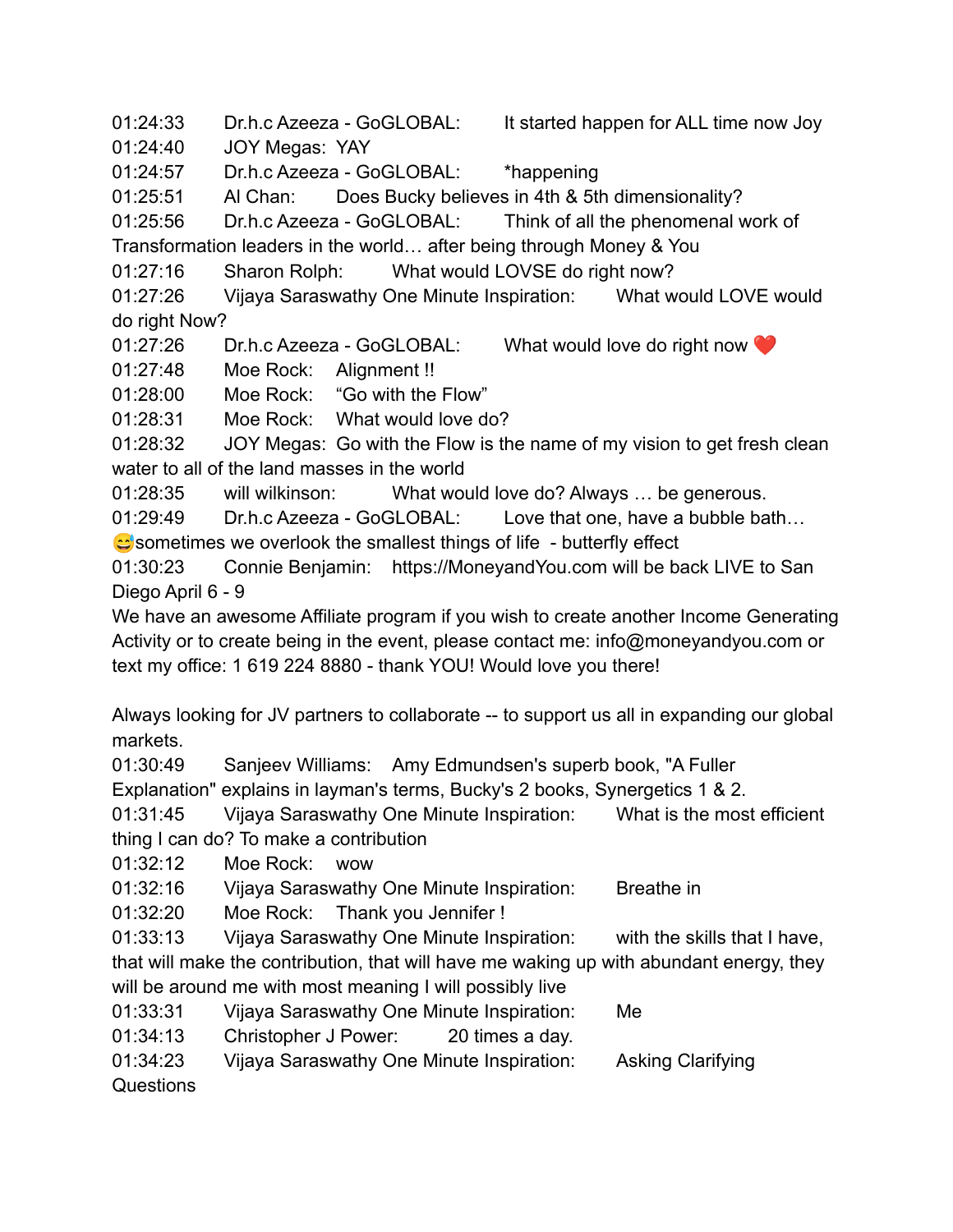01:34:55 Vijaya Saraswathy One Minute Inspiration: Thank You ❤️

01:36:01 will wilkinson: Wonderful presentation. Thank you Jennifer and Doria. My wife and I live in a precessional world… as we all do! I have to jump off to attend an event here so, Aloha!

01:36:28 Yannick Kinnie: now is the time….

to move into procession

01:36:41 Connie Benjamin: HO'OPONOPONO PRAYER BY ZOOM & CLUBHOUSE every other Friday get link at: https://FridaysWithDoria.com - 11 am California Fridays (NEW TIME) to include our East Coast - European / African friends / network! This is a gift for our global network which includes YOU!

01:37:02 Joan Michelson: Here's an article about goal-setting with leverage: https://www.forbes.com/sites/joanmichelson2/2022/01/14/setting-goals-that-celebrate-le verage-and-stretch/

01:37:10 Jennifer Hough: If you are interested in my book. Unstuck: the Physics of Getting Out of Your Own Way -

https://www.amazon.com/UNSTUCK-Physics-Getting-Out-Your/dp/B09RWCMDMR/ref= sr\_1\_1?crid=SZ8MHJR2XUTP&keywords=Jennifer+Hough+Unstuck&qid=1647050582 &sprefix=jennifer+hough+unstu%2Caps%2C700&sr=8-1

01:37:55 Yuji Shimada JPN: Thank you very much today.I have to leave today.See you in two weeks. Yuji Shimada,Hamamatsu,Japan

01:38:46 Jennifer Hough: yay

01:38:57 Joan Michelson: The greatest economic shift of 2021 is ESG -

environment, social and governance (purpose):

https://www.forbes.com/sites/joanmichelson2/2021/12/27/the-biggest-economic-trend-of -2021-is-esg--people-planet-purpose/

01:39:16 Jennifer Hough: Thank you for all you do dear Dr. Wright!

01:39:26 Connie Benjamin: Support this beautiful project to empower the

Homeless that is being led by Dr. Letitia Wright (Crowdfunding expert)

http://www.adoptahomeless.org - please connect with her for this loving project -

http://www.wrightplacetv.com 909 235 9744 drletitia@wrightplacetv.com

01:42:26 Michele Wilson: You are amazing Dr. Wright.

01:42:51 Connie Benjamin: SUPPORT INDIA'S FAMILIES

PayPal.Me/stmothertheresaunive

01:43:49 Jennifer Hough: Thank you Connie for keeping it real!

01:43:52 Connie Benjamin: Gifts to keep YOU going through the Global Paradigm Shift!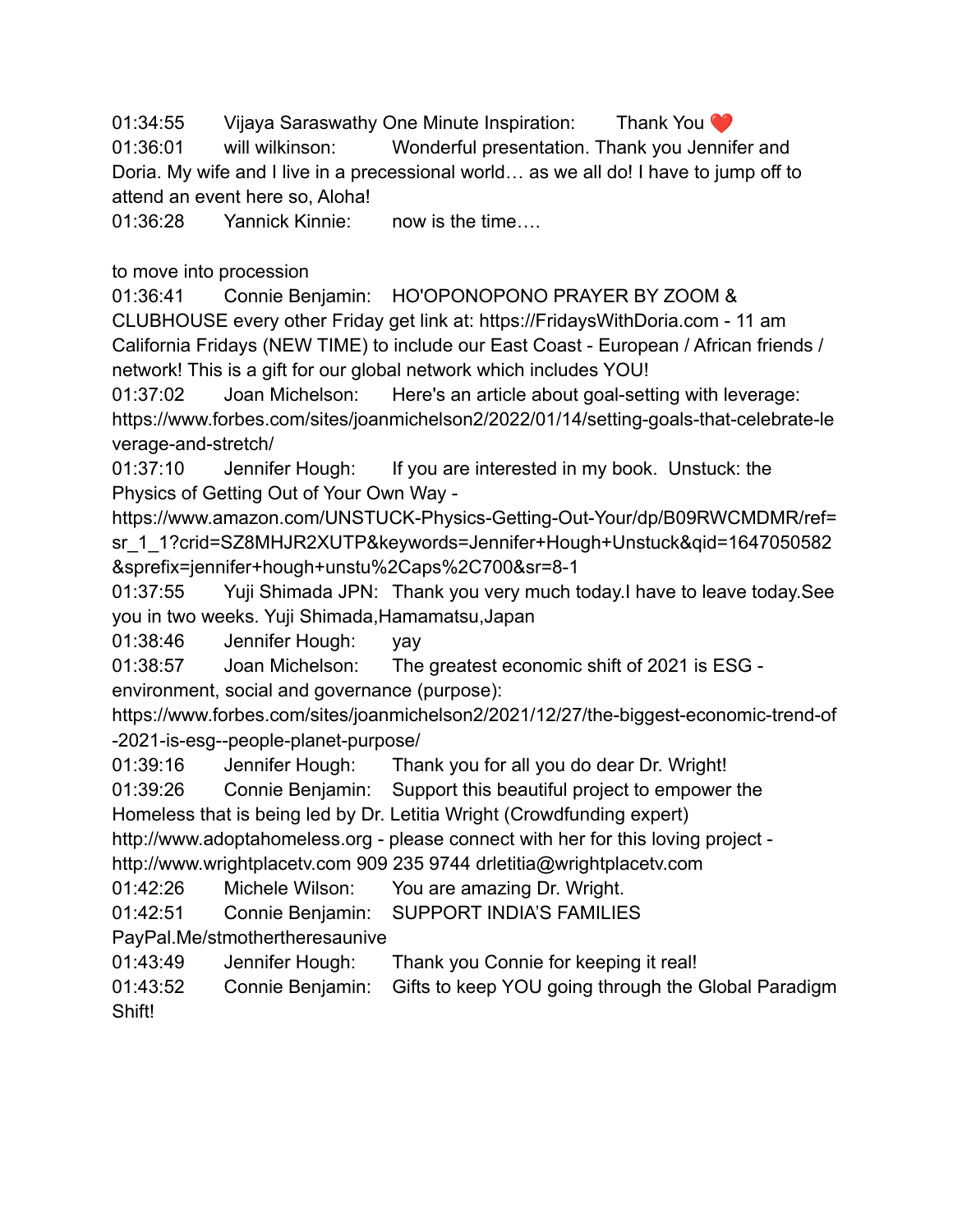A gift to support you in building your Economic Engine at https://moneyandyou.com - Excellerated Business Success Model - how to create, build and grow a socially-responsible organization. Both in English and Spanish!

Experiential Exercise - https://fridayswithdoria.com/recovery-magical-exercises/ Do the Recovery Magical Exercises to support you in clearing multi-generational financial decisions that have been activated during the pandemic or in life... These exercises have been done by some of the financial masters / experts / best selling authors that you see everywhere..Gifts to keep YOU going through the Global Paradigm Shift!

01:44:05 Connie Benjamin: Access To Cash: The New Definition of Wealth...And It's Not What You Think It Is - is now available for only \$6.97 USD in Amazon. You can Search my name: Doria Cordova - and search for name of book to help me with algorithms (learned from David FAGAN!)

Then:

Go to www.AccessToCashBook.com a Bonus Gift: Chapter 2 of the Money-Making Systems Manual – 20-Page Personal Productivity System:

• Hot Tips For Creating Your "Perfect" Desk And Office • Steps To Creating Your "Perfect" Desk and Office • Daily Procedures And Checklists • How To Manage Yourself To Do The Workload ·and more!

This tool has been used, tested and tweaked by countless entrepreneurs, professionals and educators. It will organize you to focus on more Income-Generating Activities and Create More Leverage! Enjoy!

01:44:16 Connie Benjamin: https://www.leverageto.cash – only \$67.

In this easy-to-follow Online Course you will learn distinctions for leveraging your time, money, resources, networks… your energy!

I share distinctions to be more productive which will support you in staying focused on more income-generating activities. You will learn how to separate out the activities you are doing that generate CASH and focus on them. Finally, you will learn the ultimate lesson in LEVERAGE which is to move your business past yourself.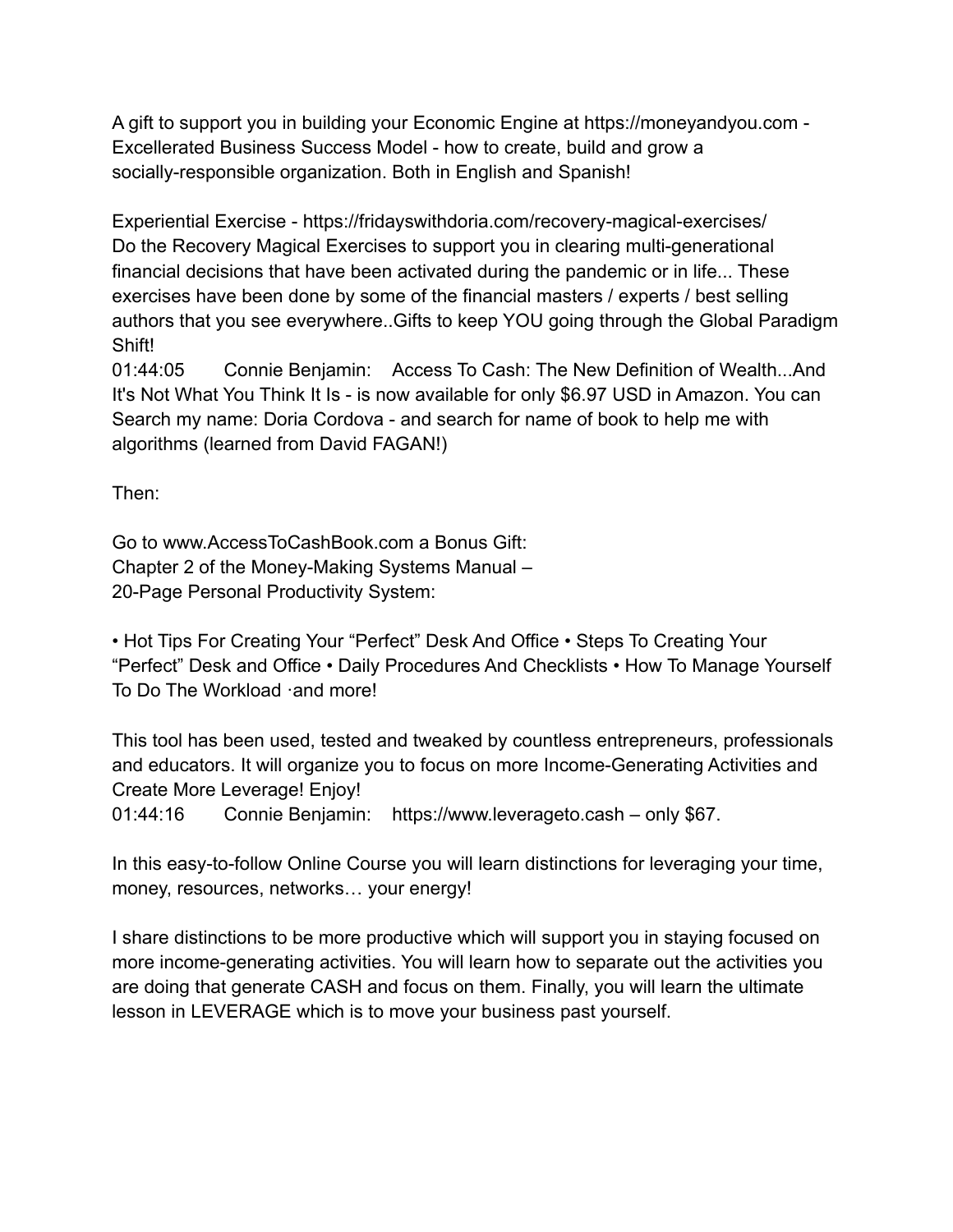Doria's Online Entrepreneurial 6 1/2 hour Access to Cash Course:

http://AccessToCashCourse.com - 42 years plus to support you to create your profitable business / organization (for and non-profit) that will add value to humanity - and create wealth for YOU…

01:44:18 Vijaya Saraswathy One Minute Inspiration: Commited Connie

01:44:32 JOY Megas: Just got 5 confirmations of Money and You club members on clubhouse

01:44:34 Susan Meredith: Stress is another of those Generalized Principles. This is a somewhat humorous article about the physical/metaphysical

https://humanexcel.com/article\_move.pdf Physics is fun!

01:44:35 Dr.h.c Azeeza - GoGLOBAL: She is so divine... love you so much Jennifer ❤️

01:44:35 JOY Megas: YAY!

01:44:45 Tom Chesser: Surely goodness and mercy shall follow me all the days of my life. Align yourself to a greater good. The greatest of these is love. Love thy neighbor as you love yourself. Be kind to mankind.

01:44:48 Connie Benjamin: Here's a message from our Program Director in Australia whom I've known since the '80's - Lee-Anne Carson -

The graphics artist direct email: <gt.upwork@gmail.com>

"Ukraine has touched me directly.

My designer/ powerpoint specialist for all my presentations, brochures and training materials is in Ukraine. I have used him extensively with amazing results. I trust his work and responsiveness for a very reasonable cost.

Can you help him and his family? Please make a difference directly.

01:45:01 Connie Benjamin: https://LifeWave.com/ChrisMentzel

I highly recommend the Nanotechnology - Stem Cells - Light-based Patches for Health, Vitality and Youthfulness - I have been using since the beginning of the Covid Pandemic to keep my immune system strong

Do you love PROSPERITY? Business Opportunity for powerful, influential networkers who are looking for ULTIMATE LEVERAGE while bringing Light Wealth Health to the world... If you are not interested, who do you know? You can benefit tremendously from the introduction..

This 4 minute video shows the success of relieving pain on horses and animals https://www.youtube.com/watch?v=BJ8EA0fANl0 If you know horse owners, pass the word!

01:45:09 Connie Benjamin: DISC Profile system. Our Business School Instructor, Carol Dysart, has this wonderful gift for you: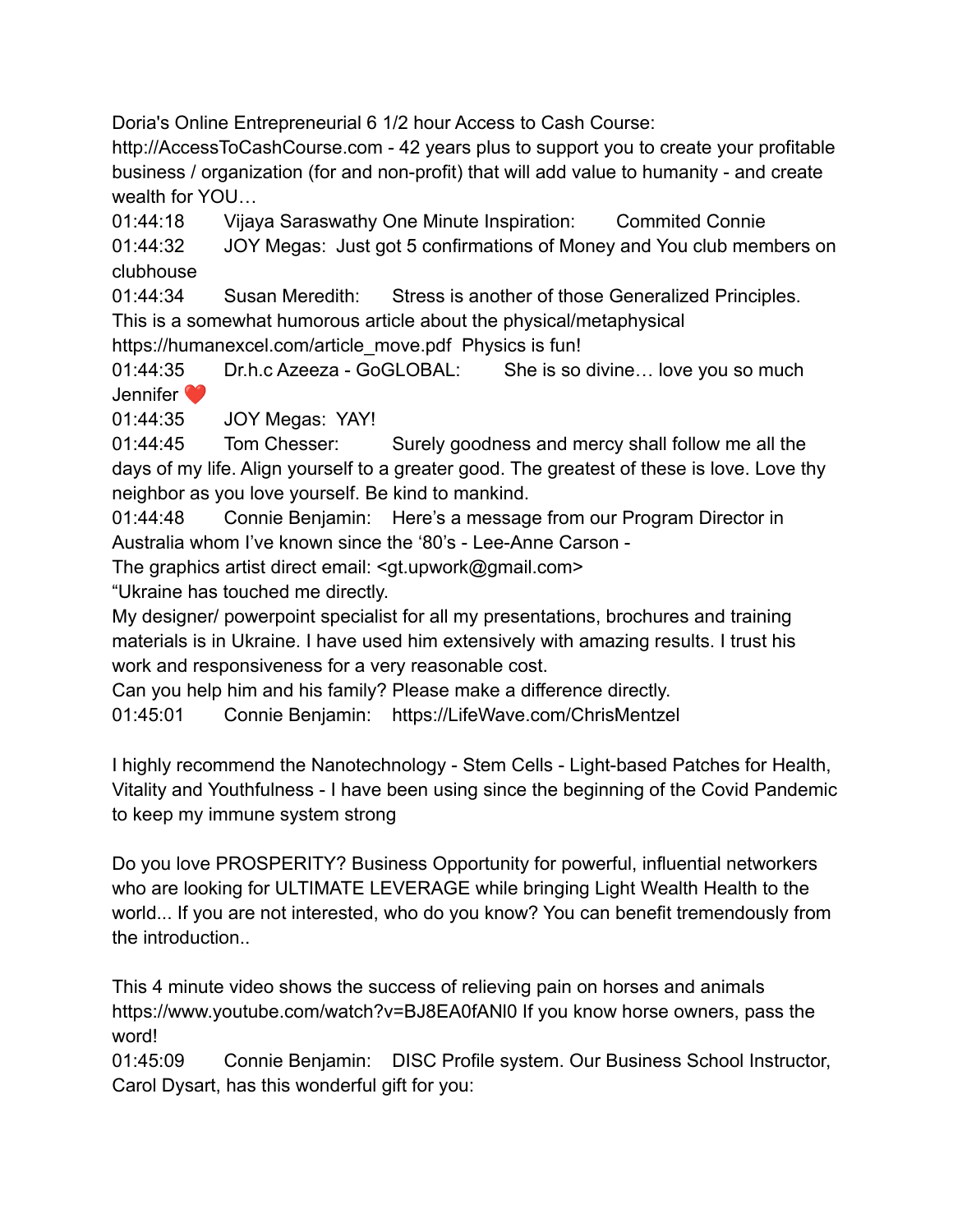https://globalsparks.com/moneyandyou/freedisc

Legal Shield is a great service to have to ask for quick legal support and forms as part of the low price membership fee: global888enterprises.wearelegalshield.com - this doesn't replace the need for great legal support.

01:45:09 Jennifer Hough: Awe thank you Azeeza…… www.TheWideAwakening.com 01:45:13 Susan Meredith: Bodies in motion affect bodies in motion. So get in motion. YOu can't do it wrong!

01:45:26 Jennifer Hough: I LOVE CHERIE!!!!!!

01:45:57 Connie Benjamin: https://MoneyandYou.com will be back LIVE to San Diego April 6 - 9

We have an awesome Affiliate program if you wish to create another Income Generating Activity or to create being in the event, please contact me: info@moneyandyou.com or text my office: 1 619 224 8880 - thank YOU! Would love you there!

Always looking for JV partners to collaborate -- to support us all in expanding our global markets.

01:46:08 Connie Benjamin: Jennifer's Free Gift: www.TheWideAwakening.com/3Days

Connect with Jennifer

Website: www.TheWideAwakening.com Email: Jennifer@TheWideAWakening.com www.Facebook.com/wideawakening www.facebook.com/groups/twaplayground https://www.instagram.com/thewideawakening/ https://www.linkedin.com/in/jenniferlhough/

Jennifer's book "UNSTUCK: The Physics of Getting Out of Your Own Way" is now an International Best Seller in 7 Countries! Want the Resource book and the Workbook? Sign up for notifications and buy the book at www.TheWideAWakening.com/Unstuck 01:46:28 Ava V Manuel: You are all invited to The LiT Magazine Virtual Red Carpet Launch with Dame Doria DC Cordova as Featured Guest this Thursday, March 17 at 5pm (PST). Register to attend:

https://www.litmagazineworldwide.com/lit-magazine-launch

01:46:29 Tom Chesser: Tom Chesser -

https://riseupmedia-marketing.vcardinfo.com/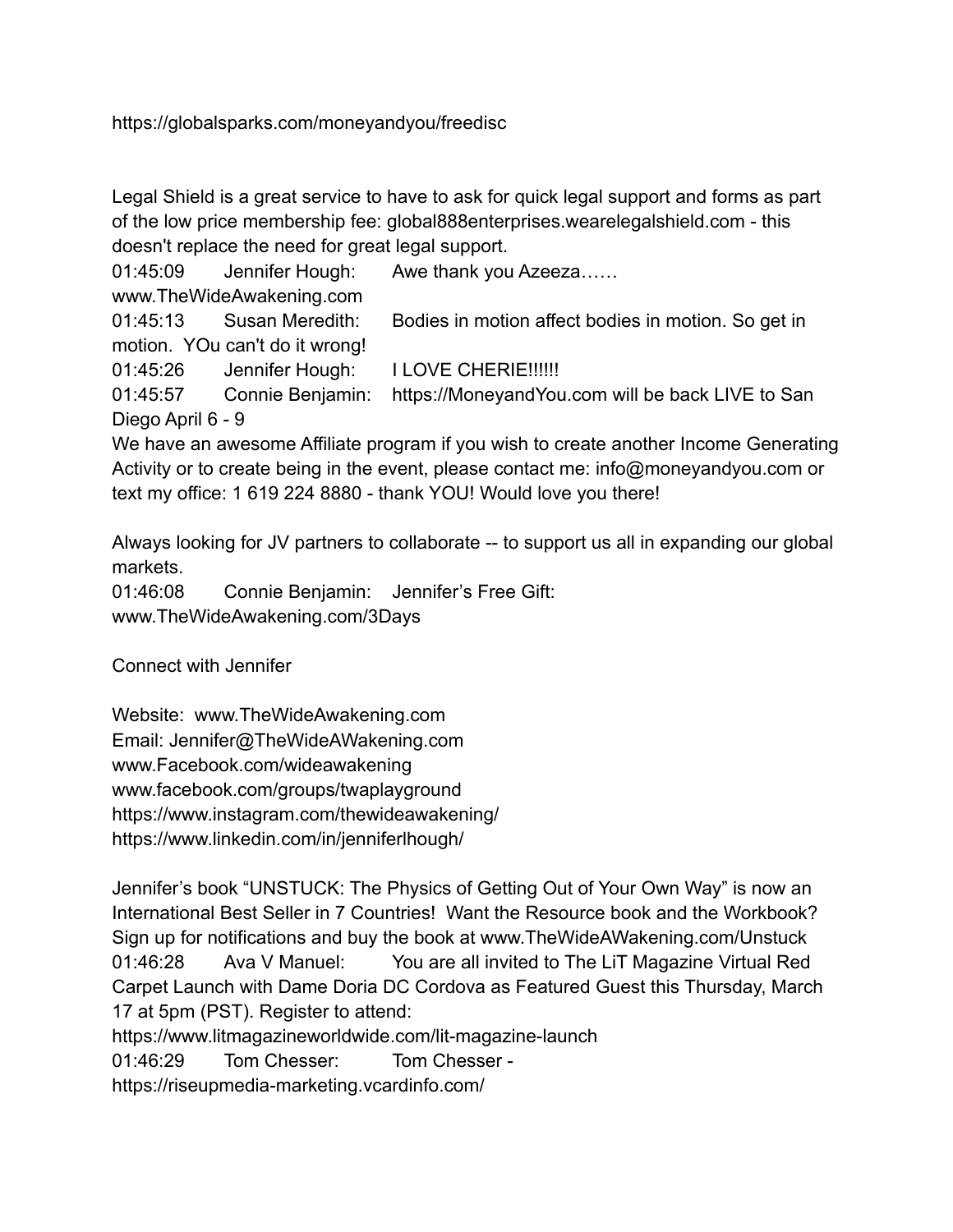01:46:53 Connie Benjamin:

https://thewideawakening.com/unstuck-the-physics-of-getting-out-of-your-own-way/

01:47:14 Connie Benjamin: Incredible!

01:47:28 Joan Michelson: My wandering into The Good Earth for a job in college was a processional event, because I met Bill Galt there, from whom I met Doria and Bucky and learned so much and led to so much more! xxoo

01:47:33 Jennifer Hough: DID ANYONE CONTINUE THAT WORK???? 01:47:52 Connie Benjamin: Dame Marcia Martin was Doria's mentor! She shares her extraordinary teachings about leadership, communication, and achieving championship results in the Marcia Martin Club - an online digital library of powerful workshops and seminars that will help you succeed in your life and business. https://www.marciamartinclub.com/

01:48:35 Jennifer Hough: WOW!!!!!!!!!

01:48:45 JOY Megas: Love Cherie Clark. She's not only a game changer, she's an amazing poet

01:48:53 Connie Benjamin: I want Cherie to create an online program of her work! 01:49:47 Joan Michelson: my aunt founded a ground-breaking foundation to rehabilitate female offenders, using positive principles, lowering their recividism dramatically

01:50:12 Jennifer Hough: CHERIE, your work is such a gift. I am working with prisons oddly enough. With another organization…….you are magical

01:51:21 Susan Meredith: Procession is moving forward; precession is the 90 degrees result from procession.

01:52:13 Cherie Clark: Www.SocialSynergetics.com.

Go to my page, at the bottom of my page is a link to 12\* of Freedom: Synergetics and the 12 Steps to Recovery

01:53:34 Cherie Clark: It's an annotated bibliography of principles Bucky discovered. Full of illustrations to make studying the principles easier

01:53:50 JOY Megas: https://www.socialsynergetics.com/site/home

01:56:21 Kelly yourbookdesigned.com: In procession, I offer personalized writer retreats, creative coaching, and book design. https://yourbookdesigned.com

01:57:15 Kay Ross: I invite you all to visit "The Playground of Possibilities" that's my project, and a card deck with 52 "What if?" questions to ask yourself, so that you choose more useful thoughts, beliefs and stories about yourself and the world, take inspired action, and improvise new, more resourceful, more joyful ways of being. I'm Kay Ross in Hong Kong (Money & You grad, Adelaide, March 1989) https://playgroundofpossibilities.com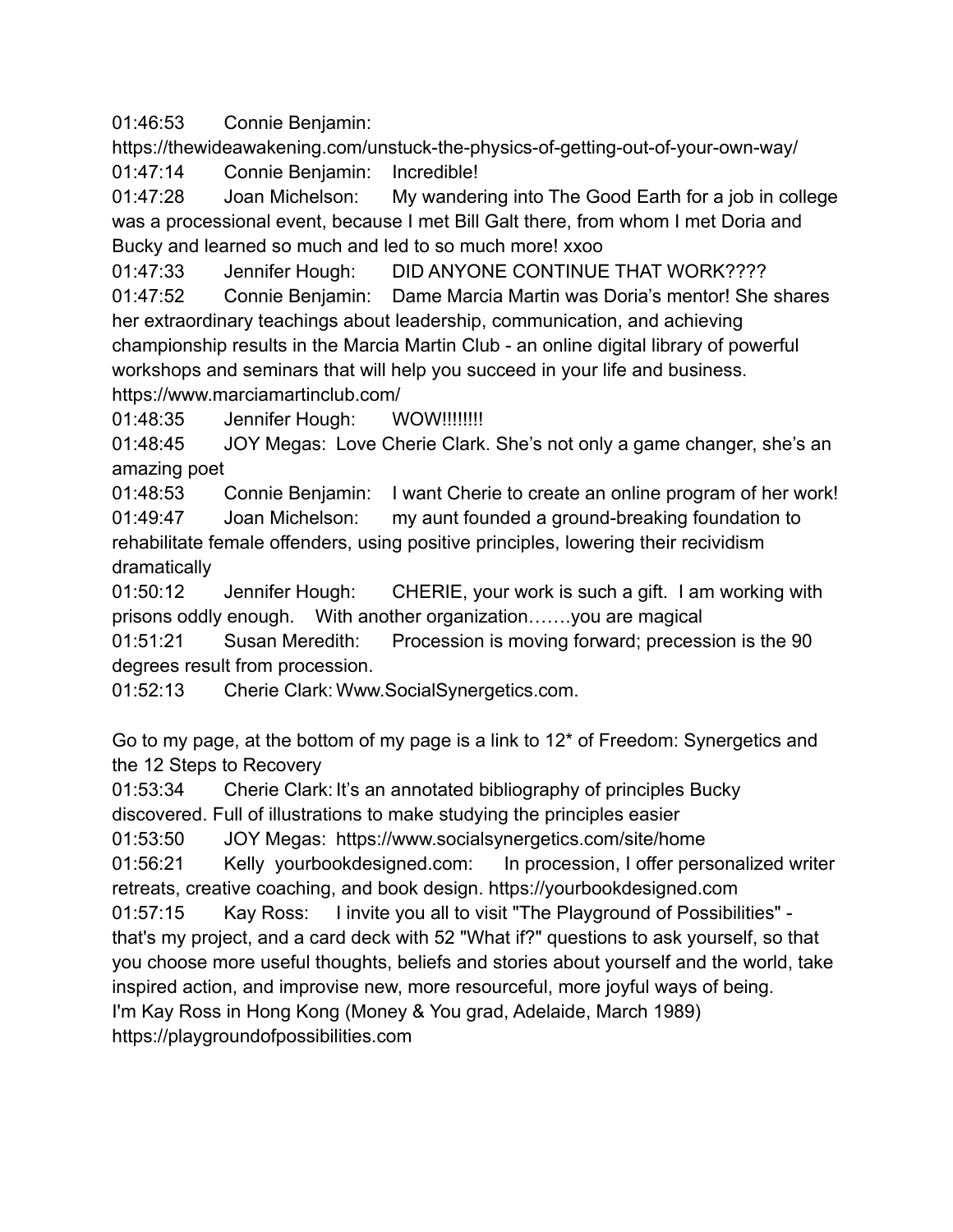02:01:07 Tom Chesser: Amazing People Do Not Just Happen. Change is the essence of life. Surrender who you are for what you can become. Ignite Your Essence. - Recent TV interview, Tom Chesser

02:03:34 Tom Chesser: Your Passion + Your Purpose = Your Success

02:03:37 Cherie Clark: Joy input a direct link to my dissertation.

02:05:35 Connie Benjamin: Jennifer's Free Gift:

www.TheWideAwakening.com/3Days

Connect with Jennifer

Website: www.TheWideAwakening.com Email: Jennifer@TheWideAWakening.com www.Facebook.com/wideawakening www.facebook.com/groups/twaplayground https://www.instagram.com/thewideawakening/ https://www.linkedin.com/in/jenniferlhough/

Jennifer's book "UNSTUCK: The Physics of Getting Out of Your Own Way" is now an International Best Seller in 7 Countries! Want the Resource book and the Workbook? Sign up for notifications and buy the book at

https://thewideawakening.com/unstuck-the-physics-of-getting-out-of-your-own-way/ 02:05:43 Connie Benjamin: https://MoneyandYou.com will be back LIVE to San Diego April 6 - 9

We have an awesome Affiliate program if you wish to create another Income Generating Activity or to create being in the event, please contact me: info@moneyandyou.com or text my office: 1 619 224 8880 - thank YOU! Would love you there!

Always looking for JV partners to collaborate -- to support us all in expanding our global markets.

02:12:00 Kay Ross: The Universe gives you a tap on the shoulder... or a Mac truck.

02:12:23 Yannick Kinnie: Did Jack Canfield write the book first or present the thesis?

02:13:24 Dr.h.c Azeeza - GoGLOBAL: Its happening for you

02:13:28 Dr.h.c Azeeza - GoGLOBAL: Not to you

02:14:15 Michele Wilson: You're Cordially Invited to LiT Magazine Red Carpet Event March 17th at 7:00 pm -

https://www.litmagazineworldwide.com/lit-magazine-launch

02:15:59 Cindi B Ruiz: Jennifer book is a Great Read.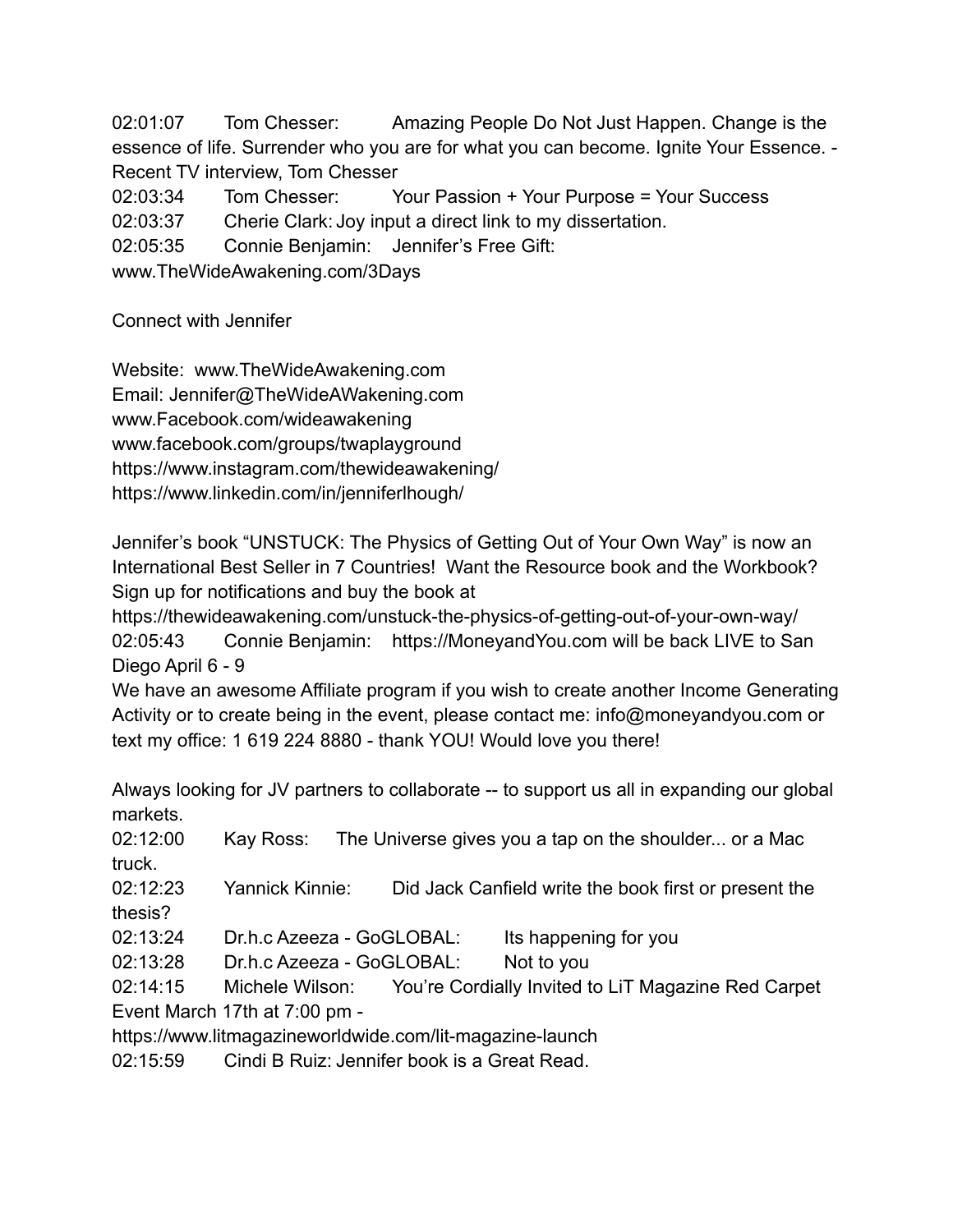02:16:00 Dr.h.c Azeeza - GoGLOBAL: For Trainers/Coaches and Consultants to join hands in the world's first of its kind Conscious leaders community to uplift business leaders from Asia.

Apply for free at

www.globalsparks.com/consciousleaders

02:16:28 Tom Chesser: Procession & Progress will get Push Back. That is sometimes the way you know you are headed in the right direction. It can give you the best Feedback.

02:16:39 Dr.h.c Azeeza - GoGLOBAL: We are the ocean in a drop

02:23:12 Gina: frozen

02:25:52 Connie Benjamin: https://MoneyandYou.com will be back LIVE to San Diego April 6 - 9

We have an awesome Affiliate program if you wish to create another Income Generating Activity or to create being in the event, please contact me: info@moneyandyou.com or text my office: 1 619 224 8880 - thank YOU! Would love you there!

Always looking for JV partners to collaborate -- to support us all in expanding our global markets.

02:26:12 Ava V Manuel: https://fb.watch/bHN9YK21AE/

02:26:23 Connie Benjamin: Gifts to keep YOU going through the Global Paradigm Shift!

A gift to support you in building your Economic Engine at https://moneyandyou.com - Excellerated Business Success Model - how to create, build and grow a socially-responsible organization. Both in English and Spanish!

Experiential Exercise - https://fridayswithdoria.com/recovery-magical-exercises/ Do the Recovery Magical Exercises to support you in clearing multi-generational financial decisions that have been activated during the pandemic or in life... These exercises have been done by some of the financial masters / experts / best selling authors that you see everywhere..Gifts to keep YOU going through the Global Paradigm Shift!

02:28:49 Ava V Manuel: Shout out to Tom Chesser for a very empowering and authentic interview with Michelle Q. at IGNITE Your Essence. You can watch it here: https://fb.watch/bHN9YK21AE/

02:29:04 Connie Benjamin: Gifts to keep YOU going through the Global Paradigm Shift!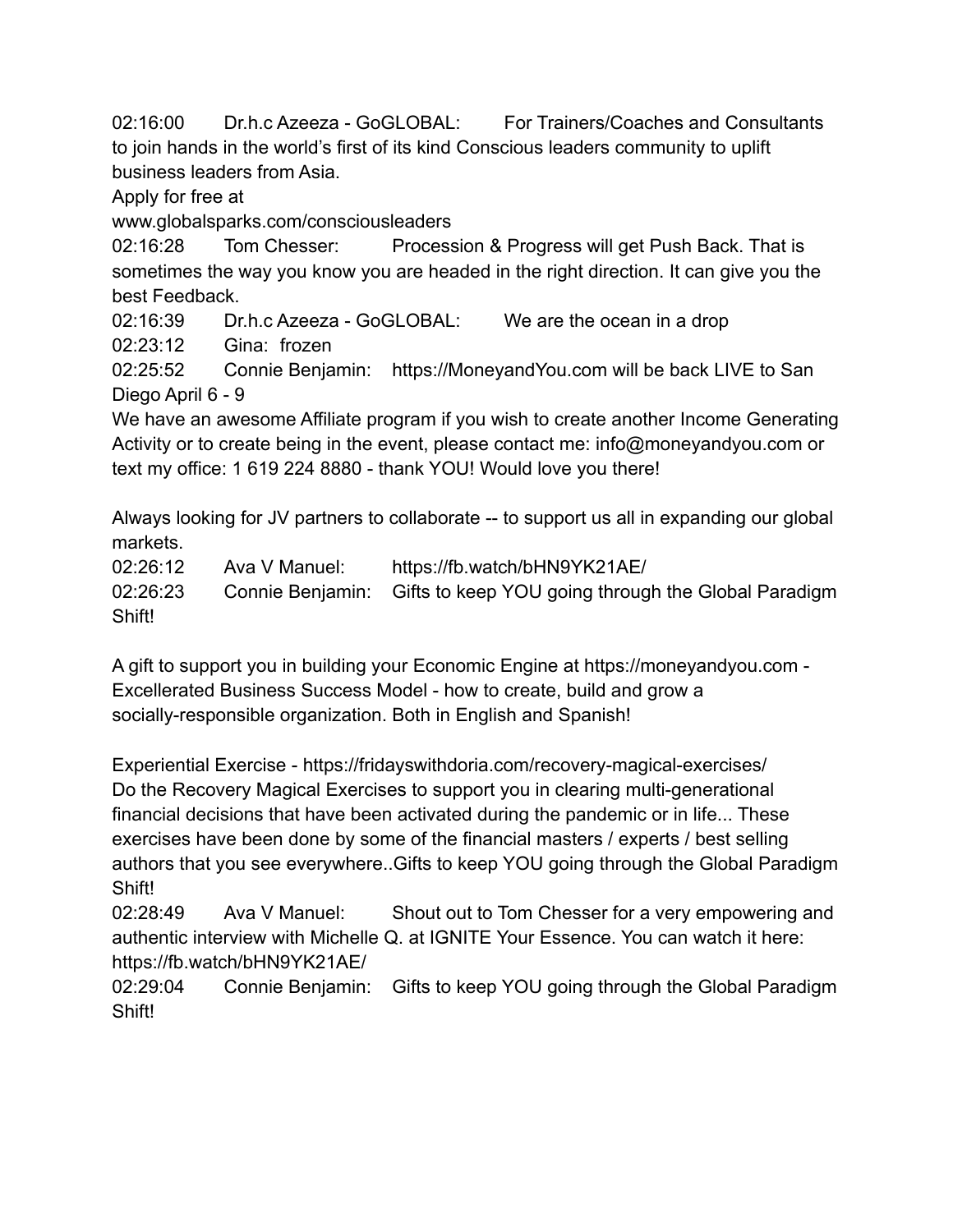A gift to support you in building your Economic Engine at https://moneyandyou.com - Excellerated Business Success Model - how to create, build and grow a socially-responsible organization. Both in English and Spanish!

Experiential Exercise - https://fridayswithdoria.com/recovery-magical-exercises/ Do the Recovery Magical Exercises to support you in clearing multi-generational financial decisions that have been activated during the pandemic or in life... These exercises have been done by some of the financial masters / experts / best selling authors that you see everywhere..Gifts to keep YOU going through the Global Paradigm Shift!

| 02:29:41                                                                              | Vijaya Saraswathy One Minute Inspiration:                 |  |  | Getting out of survival                             |  |
|---------------------------------------------------------------------------------------|-----------------------------------------------------------|--|--|-----------------------------------------------------|--|
| 02:29:49                                                                              | Vijaya Saraswathy One Minute Inspiration:                 |  |  | The first and foremost                              |  |
| 02:29:56                                                                              | Vijaya Saraswathy One Minute Inspiration:                 |  |  | Love you Doria                                      |  |
| 02:30:07                                                                              | Vijaya Saraswathy One Minute Inspiration:                 |  |  | I am now coming out of                              |  |
| survival                                                                              |                                                           |  |  |                                                     |  |
| 02:30:29                                                                              | Vijaya Saraswathy One Minute Inspiration:                 |  |  | I am going to pay myself                            |  |
| first                                                                                 |                                                           |  |  |                                                     |  |
| 02:30:59                                                                              | Vijaya Saraswathy One Minute Inspiration:                 |  |  | Precession is the Key to                            |  |
| all of it                                                                             |                                                           |  |  |                                                     |  |
| 02:31:18                                                                              | Vijaya Saraswathy One Minute Inspiration:                 |  |  | Universe is so generous                             |  |
| 02:31:19                                                                              | Al Chan:<br>does precession exist in 4/5th dimension?     |  |  |                                                     |  |
| 02:31:51                                                                              | Vijaya Saraswathy One Minute Inspiration:                 |  |  | <b>Productive Question How</b>                      |  |
|                                                                                       | can I get into receiving mode?                            |  |  |                                                     |  |
| 02:32:04                                                                              | Vijaya Saraswathy One Minute Inspiration:                 |  |  | Your Job is not to ask                              |  |
| <b>WHY</b>                                                                            |                                                           |  |  |                                                     |  |
| 02:32:15                                                                              | Vijaya Saraswathy One Minute Inspiration:                 |  |  | But to align with the                               |  |
| <b>ANSWERS</b>                                                                        |                                                           |  |  |                                                     |  |
| 02:32:24                                                                              | Dr.h.c Azeeza - GoGLOBAL:                                 |  |  | ALIGN with the answers  YES                         |  |
| 02:32:55                                                                              | JOY Megas: Procession is like the parades at Disneyland!! |  |  |                                                     |  |
| 02:37:07                                                                              | Joan Michelson:                                           |  |  | Here's my Forbes article again on Europe expediting |  |
| their transition off oil/gas:                                                         |                                                           |  |  |                                                     |  |
| https://www.forbes.com/sites/joanmichelson2/2022/02/26/europe-expedites-transition-to |                                                           |  |  |                                                     |  |
| -clean-energy-due-to-ukraine-invasion/                                                |                                                           |  |  |                                                     |  |
| 02:37:35                                                                              | Lorna S:                                                  |  |  | Thank you Jennifer for bringing precession to my    |  |
| awareness.                                                                            |                                                           |  |  |                                                     |  |
| 02:37:46                                                                              | Connie Benjamin:                                          |  |  | https://MoneyandYou.com will be back LIVE to San    |  |
| Diego April 6 - 9                                                                     |                                                           |  |  |                                                     |  |
| We have an awesome Affiliate program if you wish to create another Income Generating  |                                                           |  |  |                                                     |  |

Activity or to create being in the event, please contact me: info@moneyandyou.com or text my office: 1 619 224 8880 - thank YOU! Would love you there!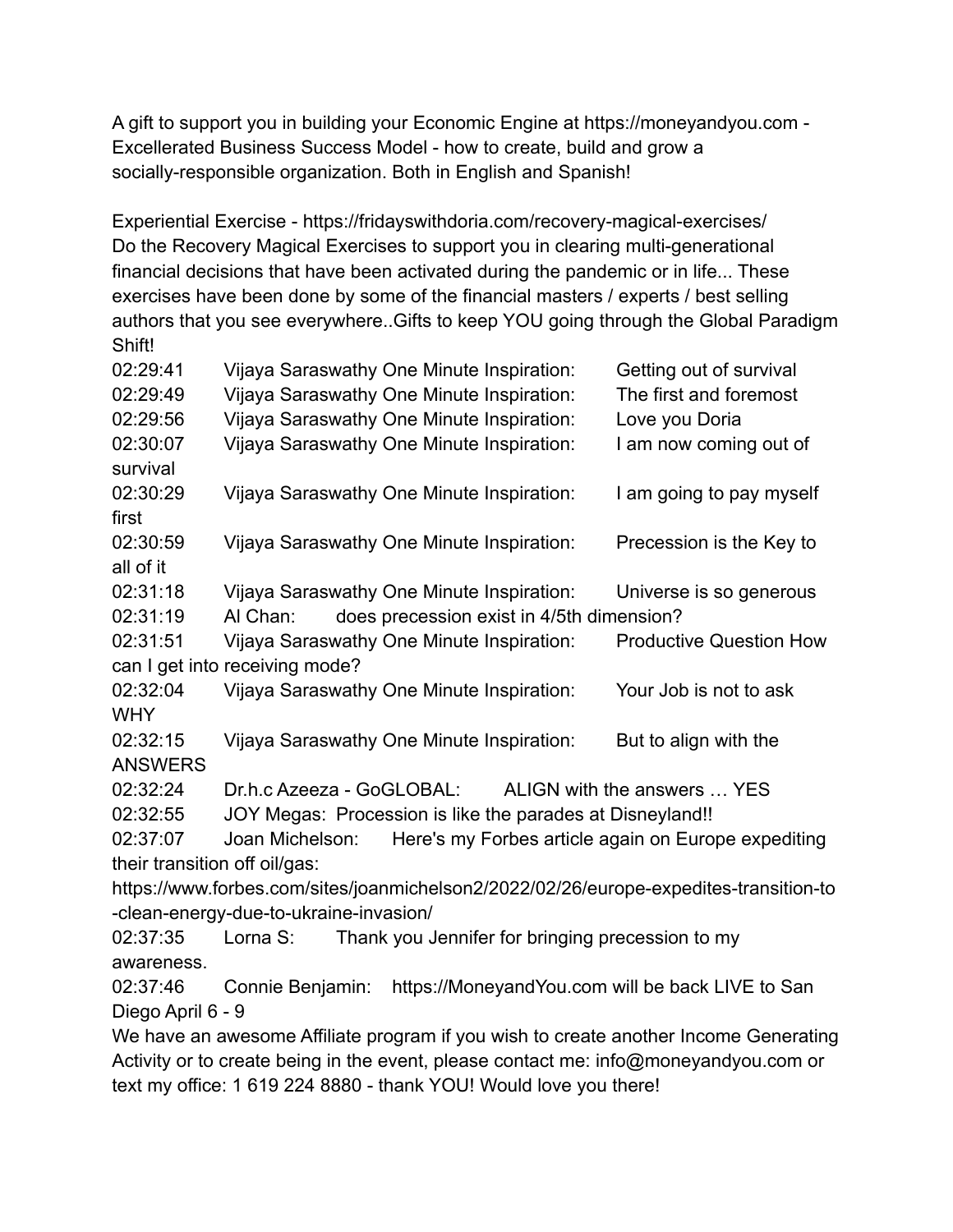Always looking for JV partners to collaborate -- to support us all in expanding our global markets.

02:38:18 Connie Benjamin: Dame Marcia Martin was Doria's mentor! She shares her extraordinary teachings about leadership, communication, and achieving championship results in the Marcia Martin Club - an online digital library of powerful workshops and seminars that will help you succeed in your life and business. https://www.marciamartinclub.com/

02:41:22 Dr.h.c Azeeza - GoGLOBAL: So important … that's powerfully important… Slow down to Speed up

02:42:59 Nancy Flowers Kom: This is so good. Thank you Jennifer

02:44:32 Joan Michelson: @joy - Own your intellect, your brainpower xxoo

02:45:28 Joan Michelson: @Joy - You don't need to be exuberant to get what you want and need. If you own your brainpower, it will shine more

02:46:22 Connie Benjamin: https://MoneyandYou.com will be back LIVE to San Diego April 6 - 9

We have an awesome Affiliate program if you wish to create another Income Generating Activity or to create being in the event, please contact me: info@moneyandyou.com or text my office: 1 619 224 8880 - thank YOU! Would love you there!

Always looking for JV partners to collaborate -- to support us all in expanding our global markets.

| 02:46:50 | <b>Richard Powell:</b> | Looking forward to April 6 / 9 |
|----------|------------------------|--------------------------------|
|----------|------------------------|--------------------------------|

02:47:11 Richard Powell: San Diego

02:47:43 Joan Michelson: @joy is well-named!

02:48:22 Tom Chesser: Thank you Dame Doria for sharing this experience.

02:48:51 Rev Michael Long: Thank you Jennifer and thank you Doria, blessings

everyone  $\bullet$ 

02:48:53 Susan Meredith: Go to www.mentamorph.com and scroll down on the home page to see a short video of the financial game!

02:48:56 Lorna S: Thank you Dame Doria for sharing Jennifer.

02:49:16 Connie Benjamin: https://MoneyandYou.com will be back LIVE to San Diego April 6 - 9

We have an awesome Affiliate program if you wish to create another Income Generating Activity or to create being in the event, please contact me: info@moneyandyou.com or text my office: 1 619 224 8880 - thank YOU! Would love you there!

Always looking for JV partners to collaborate -- to support us all in expanding our global markets.

02:49:38 Tom Chesser: Thank you Jennifer and Dame Doria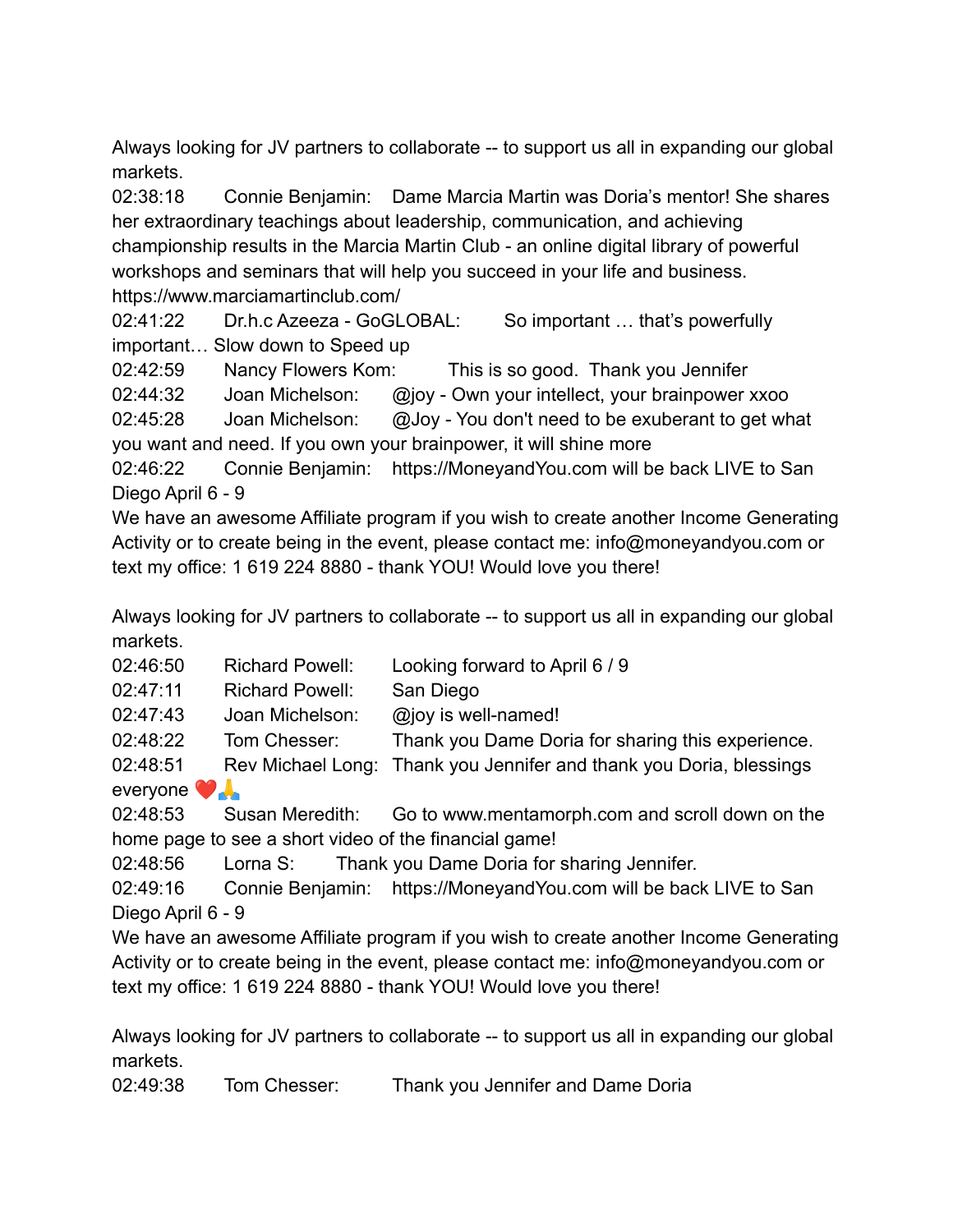02:51:49 Yannick Kinnie: I was given a Corky Cool Shapes surfboard and I am giving it to my shaper who's the best at remodeling boards

02:52:28 Connie Benjamin: https://MoneyandYou.com will be back LIVE to San Diego April 6 - 9

We have an awesome Affiliate program if you wish to create another Income Generating Activity or to create being in the event, please contact me: info@moneyandyou.com or text my office: 1 619 224 8880 - thank YOU! Would love you there!

Always looking for JV partners to collaborate -- to support us all in expanding our global markets.

02:52:50 Diana Mund: Hi James

02:55:36 Ava V Manuel: The moment you commit, all manner of resources line up. Thank you James Caldwell!

02:56:01 Tom Chesser: JB Owen from Ignite Publishing - Ignite The Possibilities just released her new book. Ignite The Hunger In You with Les Brown.

02:56:02 Kong Choon Yen: Thank you for the sharing.

02:56:34 JOY Megas: LAX to Australia only \$1100

02:57:14 Chris Mentzel: HNL to SYD \$188

02:57:57 Susan Meredith: This is the Commitment poem James mentioned that was/(is?) introduced in Money & You. It was so meaningful to my husband and I that it was spoken at our wedding!

https://mindfulness4stressreduction.com/2013/03/01/commitment-johann-wolfgang-vongoethe/

02:59:12 Dr. Serge Gravelle (GlobalSparks): If you are or know a non-profit entity, there is a new and free fundraising vehicle being created by a few Money & You and BSE grads. It is called 1plucky and all they need right now is as many non-profit entities (already registered or in the process to be) to fill out a 2 question survey at https://goglobalsparks.com/1plucky - this is a great project aiming at helping non-profits to be funded at no cost.

03:04:32 Connie Benjamin: https://MoneyandYou.com will be back LIVE to San Diego April 6 - 9

We have an awesome Affiliate program if you wish to create another Income Generating Activity or to create being in the event, please contact Doria: info@moneyandyou.com or text her office: 1 619 224 8880 - thank YOU! Would love you there!

Always looking for JV partners to collaborate -- to support us all in expanding our global markets.

03:04:58 Connie Benjamin: DISC Profile system. Our Business School Instructor, Carol Dysart, has this wonderful gift for you:

https://globalsparks.com/moneyandyou/freedisc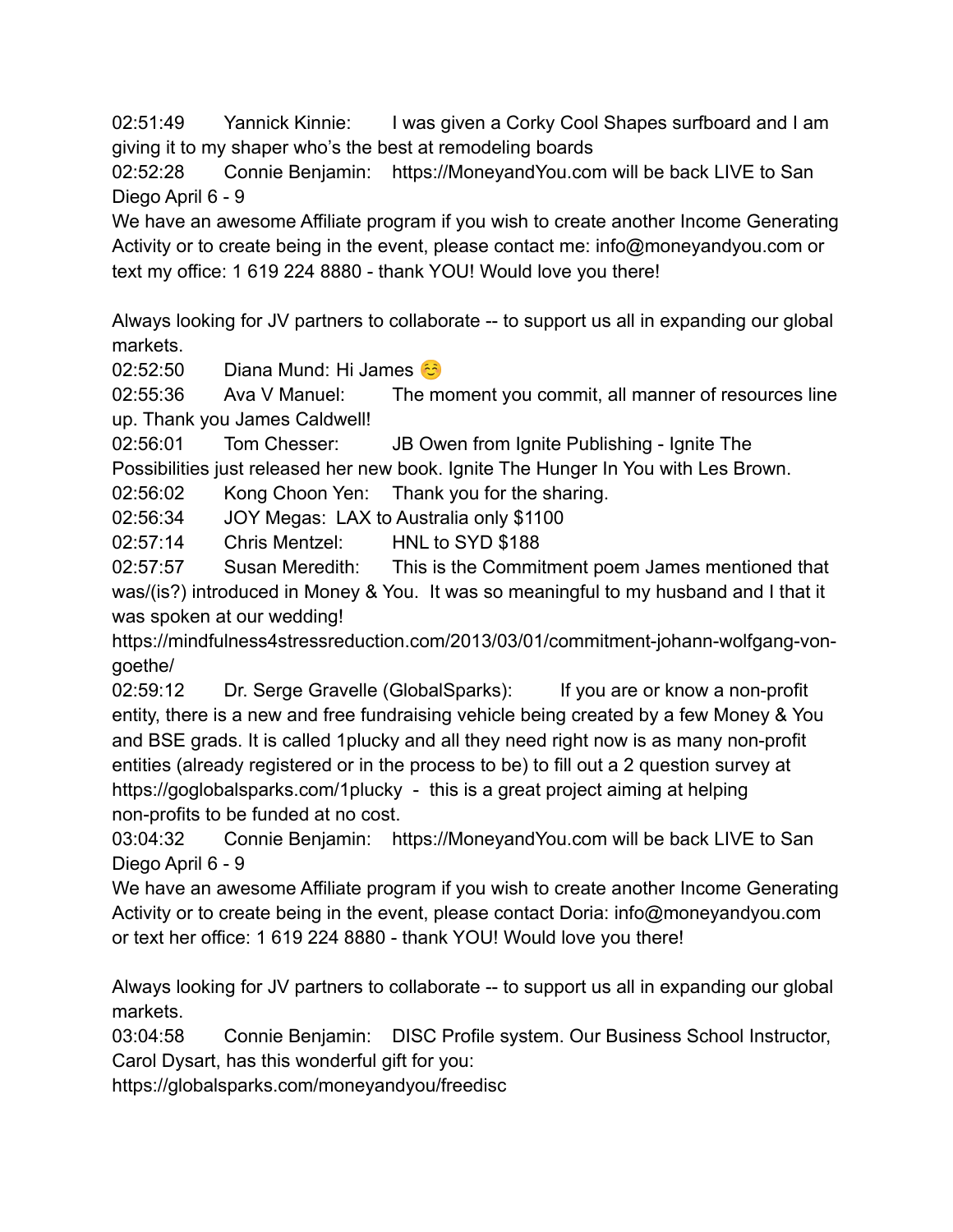03:06:21 Connie Benjamin: Jennifer's book "UNSTUCK: The Physics of Getting Out of Your Own Way" is now an International Best Seller in 7 Countries! Want the Resource book and the Workbook? Sign up for notifications and buy the book at https://thewideawakening.com/unstuck-the-physics-of-getting-out-of-your-own-way/

03:06:56 Susan Meredith: My dog is bugging me to go for a walk so I'm going to disappear. Thanks much for tonight!

03:07:14 Connie Benjamin: Thank you for what you shared @Susan!

03:07:21 Jennifer Hough: Hugs

03:07:40 Ava V Manuel: honored to have Dame Doria as the Featured Guest!https://www.litmagazineworldwide.com/lit-magazine-launch

03:07:46 Joseph Ng: The Playground of Possibilities

03:07:47 Ava V Manuel: You're Cordially Invited to LiT Magazine Red Carpet Event March 17th at 7:00 pm

03:07:50 Jennifer Hough: Hugs Monette

03:08:22 Joseph Ng: https://playgroundofpossibilities.com/

03:11:00 Connie Benjamin: https://MoneyandYou.com will be back LIVE to San Diego April 6 - 9

We have an awesome Affiliate program if you wish to create another Income Generating Activity or to create being in the event, please contact Doria: info@moneyandyou.com or text her office: 1 619 224 8880 - thank YOU! Would love you there!

Always looking for JV partners to collaborate -- to support us all in expanding our global markets.

03:11:45 Jennifer Hough: You go girl

03:12:01 Kay Ross: "The Playground of Possibilities" - my project and card deck https://playgroundofpossibilities.com

And my TEDx talk about how life is an improvisation game and a playground of possibilities. The theme of the whole day was "Unscripted".

https://www.youtube.com/watch?v=r4yibOcDfQc

03:12:04 Tom Chesser: Lit Magazine Article is impacting the world https://worldwidebusinesstrendsetter.com/dame-doria-dc-cordova-reveals-how-she-hasfound-the-perfect-sync-between-money-mindset-and-peace-in-lit-magazine-worldwide/ 03:12:22 Connie Benjamin: Dame Marcia Martin was Doria's mentor! She shares her extraordinary teachings about leadership, communication, and achieving

championship results in the Marcia Martin Club - an online digital library of powerful workshops and seminars that will help you succeed in your life and business. https://www.marciamartinclub.com/

03:13:51 Dr.h.c Azeeza - GoGLOBAL: Thank you very much everyone 03:13:54 Connie Benjamin: Jennifer's Free Gift:

www.TheWideAwakening.com/3Days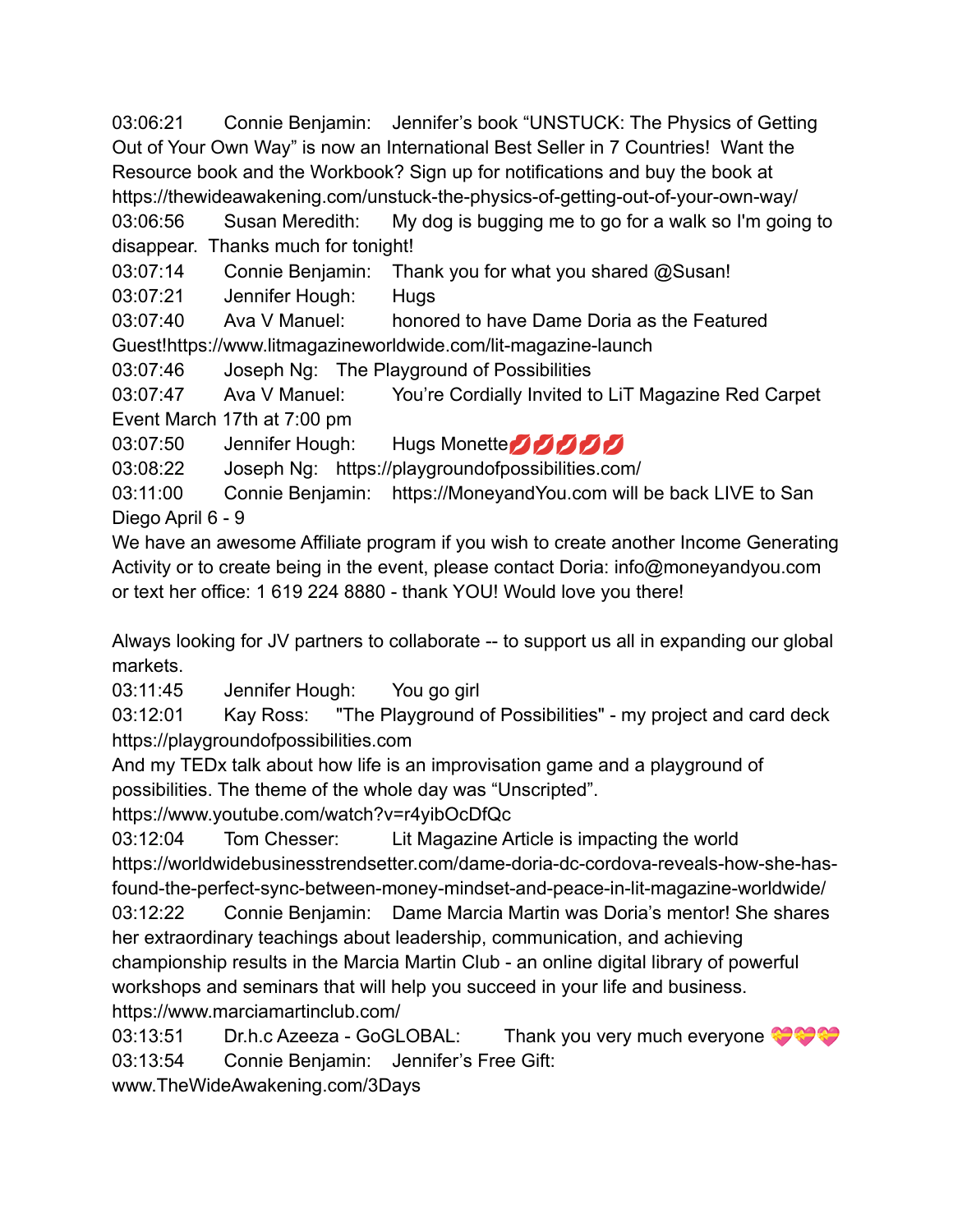Connect with Jennifer

Website: www.TheWideAwakening.com Email: Jennifer@TheWideAWakening.com www.Facebook.com/wideawakening www.facebook.com/groups/twaplayground https://www.instagram.com/thewideawakening/ https://www.linkedin.com/in/jenniferlhough/

Jennifer's book "UNSTUCK: The Physics of Getting Out of Your Own Way" is now an International Best Seller in 7 Countries! Want the Resource book and the Workbook? Sign up for notifications and buy the book at

https://thewideawakening.com/unstuck-the-physics-of-getting-out-of-your-own-way/ 03:16:47 Fuen Yee: Signing off now to get my poodle son for his walk. Thank you for the delightful and amazing Precision session today. Thank you, DC and Jennifer. Have a very beautiful weekend, everyone! Please do attend Money & You to absorb the essence of Money & You - highly recommended.

03:17:32 Ava V Manuel: You're Cordially Invited to LiT Magazine Red Carpet Event March 17th at 7:00 pm -

https://www.litmagazineworldwide.com/lit-magazine-launch

03:18:27 Connie Benjamin: For more information about the business school email info@moneyandyou.com

03:18:54 Ava V Manuel: Change is the essence of life. Surrender who you are for what you can become. Ignite Your Essence Recent TV interview with Tom Chesser https://fb.watch/bHN9YK21AE/

03:20:16 Irene Yap: Thank you Jennifer for your awesome sharing, Thanks Doria, Connie and everyone else for making this session possible and sharing too. Have a lovely weekend!

03:20:50 Connie Benjamin: https://MoneyandYou.com will be back LIVE to San Diego April 6 - 9

We have an awesome Affiliate program if you wish to create another Income Generating Activity or to create being in the event, please contact Doria: info@moneyandyou.com or text her office: 1 619 224 8880 - thank YOU! Would love you there!

Always looking for JV partners to collaborate -- to support us all in expanding our global markets.

03:20:52 Kay Ross: I moved from Adelaide, Australia, to Hong Kong in September 1993 to assist at the first Money & You here - and I stayed.

03:21:13 Joseph Ng: Miss you, Kay